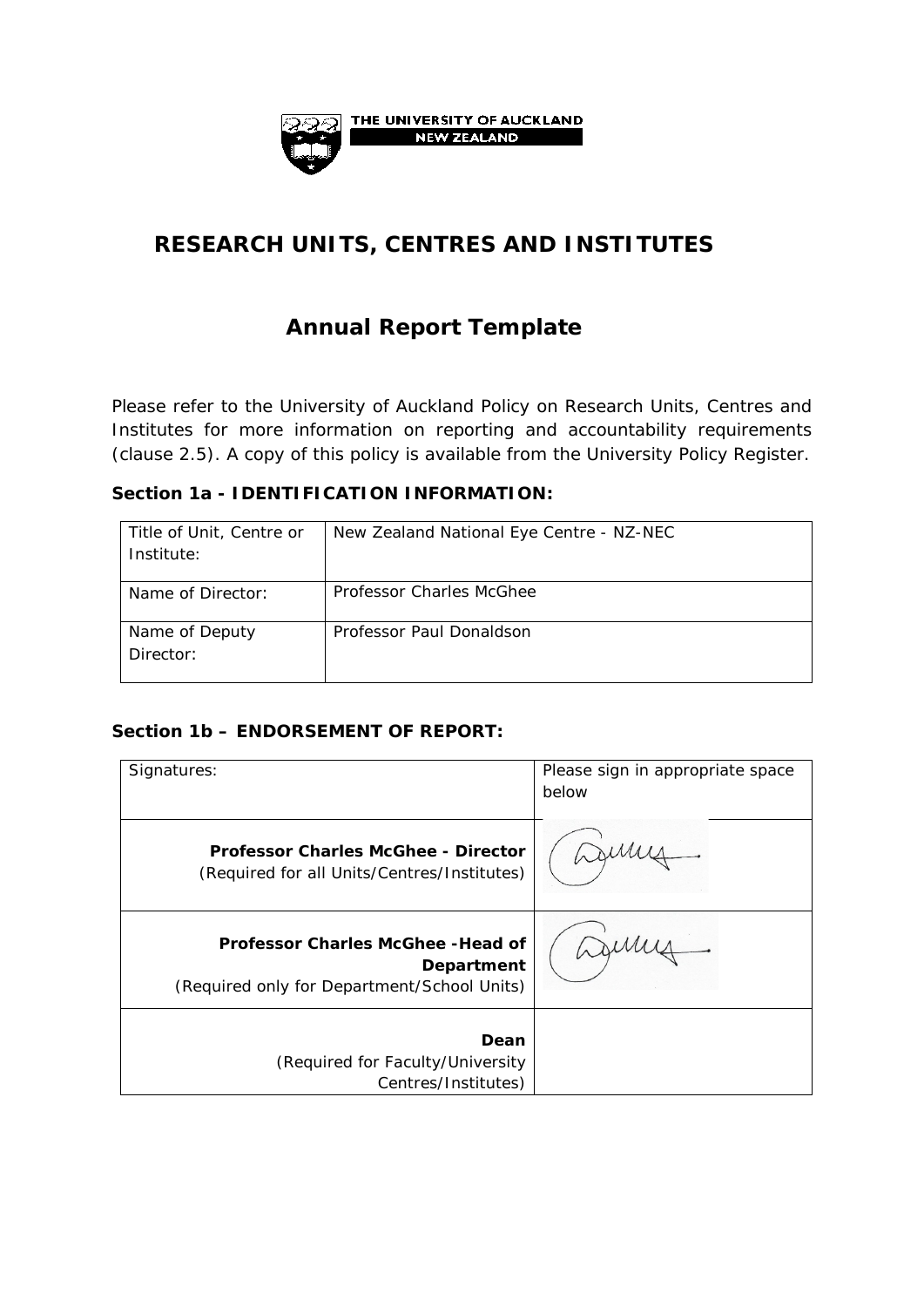#### **Section 2 – ADVISORY BOARDS AND MEETING DATES:**

| Names of Oversight<br>Advisory Board<br>members (for Faculty<br>and University Centres<br>that have Oversight<br>Boards)    |                                                                                                                                                                                                                    |
|-----------------------------------------------------------------------------------------------------------------------------|--------------------------------------------------------------------------------------------------------------------------------------------------------------------------------------------------------------------|
| Names of Expert<br>Advisory Board<br>members (for Faculty<br>and University Centres<br>that have Expert<br>Advisory Boards) |                                                                                                                                                                                                                    |
| Names of Management<br><b>Committee Members</b><br>(for University and<br><b>Faculty Centres)</b>                           | Professor Charles McGhee<br>Professor Paul Donaldson<br>Professor Steven Dakin<br>Sue Raynel - Manager NZ-NEC<br>Hutokshi Chinoy - Administrative Manager                                                          |
| Dates of advisory board<br>and management<br>committee meetings<br>that took place during<br>the year                       | Committee members have had several meetings during the<br>year specifically in relation to collaborative research and HRC<br>funding in addition to informal networking at bi-monthly NZ-<br>NEC seminars $(N=17)$ |

### **Section 3 – PARTICIPATING MEMBERS AND EMPLOYEES/STUDENTS:**

| Names and<br>Departments of<br>participating members                                                                          | Department of Ophthalmology, Faculty of Medical and<br>Health Sciences; School of Optometry and Vision Science;<br>Molecular Vision Laboratory.<br>Affiliated members: New Zealand National Eye Bank; |
|-------------------------------------------------------------------------------------------------------------------------------|-------------------------------------------------------------------------------------------------------------------------------------------------------------------------------------------------------|
|                                                                                                                               | Glaucoma New Zealand; Clinical and Experimental<br>Ophthalmology; Department of Anatomy with Radiology;<br>University of Auckland Bio-engineering Institute                                           |
| List names, positions,<br>and FTEs of all staff<br>employed and<br>postgraduate students<br>involved in the Unit or<br>Centre | No staff are employed directly by NZ-NEC but provide<br>assistance at discretion of the Departmental HoD's.<br>See appendix for list of staff within NZ-NEC                                           |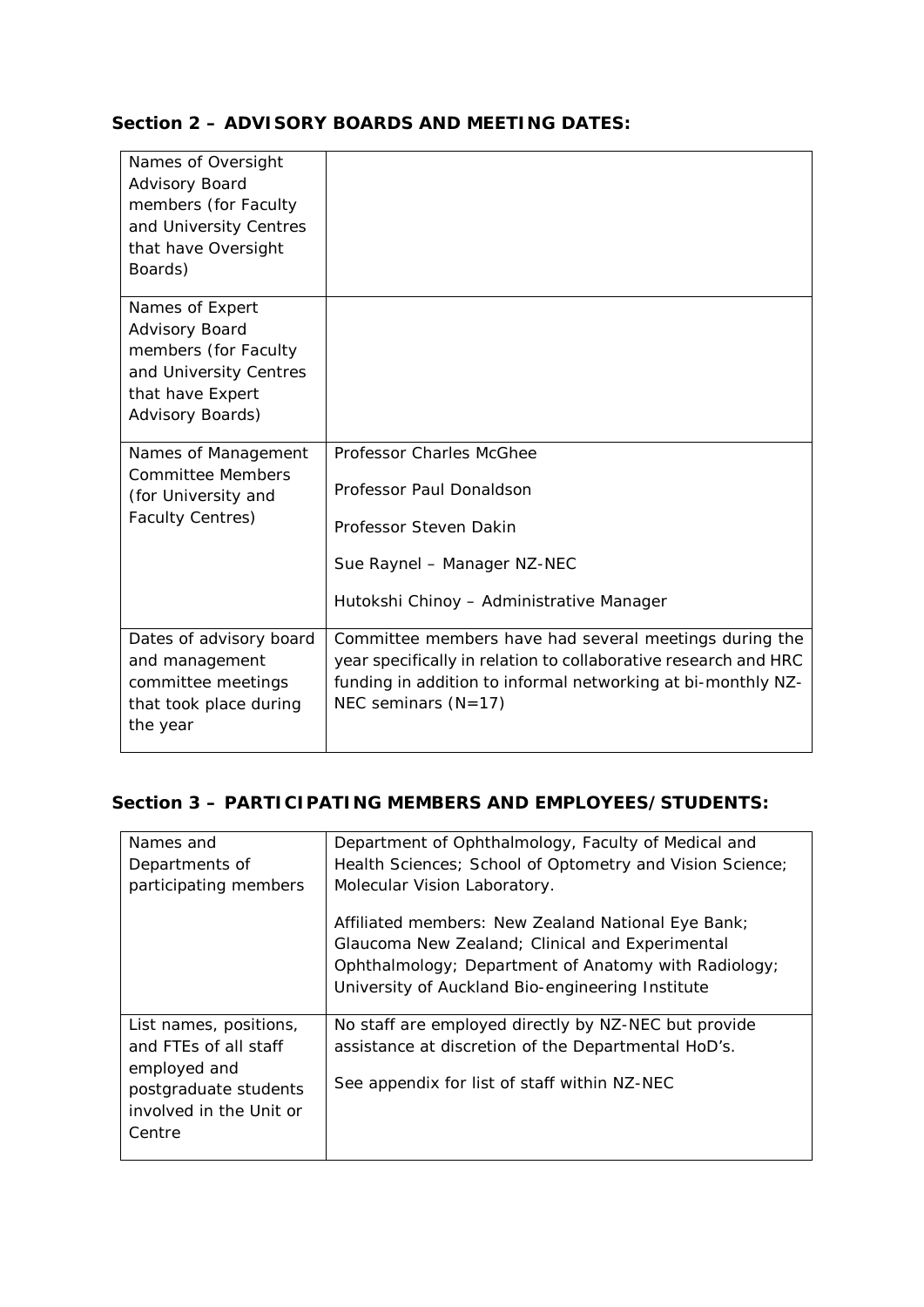### **Section 4 – INTRODUCTION:**

| Provide here a brief | We continue to utilise the recommendations provided in the |  |
|----------------------|------------------------------------------------------------|--|
| introduction to the  | 2016 Research Centre Review report as a useful ongoing     |  |
| report (maximum of   | guide to develop the NZ-NEC.                               |  |
| 300 words)           |                                                            |  |
|                      | Members of NZ-NEC have had a stellar research year         |  |
|                      | publishing 135 peer reviewed papers and two book           |  |
|                      | chapters $(N=137$ publications)                            |  |
|                      | In 2018 the members of the NZ-NEC, either individually or  |  |
|                      | collaboratively, were successful in attaining research     |  |
|                      | funding in excess NZ\$ 9,400,500.                          |  |
|                      |                                                            |  |
|                      | Research Grants came from a wide variety of sources        |  |
|                      | including:                                                 |  |
|                      | \$1,586,000 HRC on-going collaborative programme grant,    |  |
|                      | \$999,757 in MBIE grants,*                                 |  |
|                      | \$1,546,000 in Marsden grants,                             |  |
|                      | \$1,011,898 in Industry funding via UniServices,           |  |
|                      | \$780,000 from ADHB (mainly in fellowship grants).         |  |
|                      | (*builds on 2 MBIE grants 2017 for approx. \$1 million     |  |
|                      | each)                                                      |  |
|                      |                                                            |  |
|                      | Four PhD's were completed within NZ-NEC ophthalmology      |  |
|                      | with 2 student theses being recommended for Dean's list.   |  |
|                      | More than 20 doctoral (PhD/MD) students are now            |  |
|                      | supervised in NZNEC                                        |  |
|                      |                                                            |  |

## **Section 5 – AIMS, GOALS AND FUTURE PLANS:**

| a. General Aims:                                                                                                                                                             | Vision: to eliminate preventable blindness and reduce                                                                                                                                                                                                                                                                                   |
|------------------------------------------------------------------------------------------------------------------------------------------------------------------------------|-----------------------------------------------------------------------------------------------------------------------------------------------------------------------------------------------------------------------------------------------------------------------------------------------------------------------------------------|
| Briefly describe the<br>general aims (plans and<br>objectives/goals) of the<br>unit or centre. Identify<br>how they address the<br>University and Faculty<br>Strategic Plan. | visual impairment<br><b>Mission</b> : to become a foremost international vision<br>research, clinical and teaching centre through excellence,<br>innovation and collaboration<br><b>Goals:</b> To develop and increase the profile of eye health,<br>vision research and education – in New Zealand/Aoteoroa<br>and internationally by: |
|                                                                                                                                                                              | Laboratory research<br>Clinical research and Clinical Services<br>Application of research into practice<br>Innovation<br>Collaboration                                                                                                                                                                                                  |
|                                                                                                                                                                              | Teaching and Learning<br>Community Outreach                                                                                                                                                                                                                                                                                             |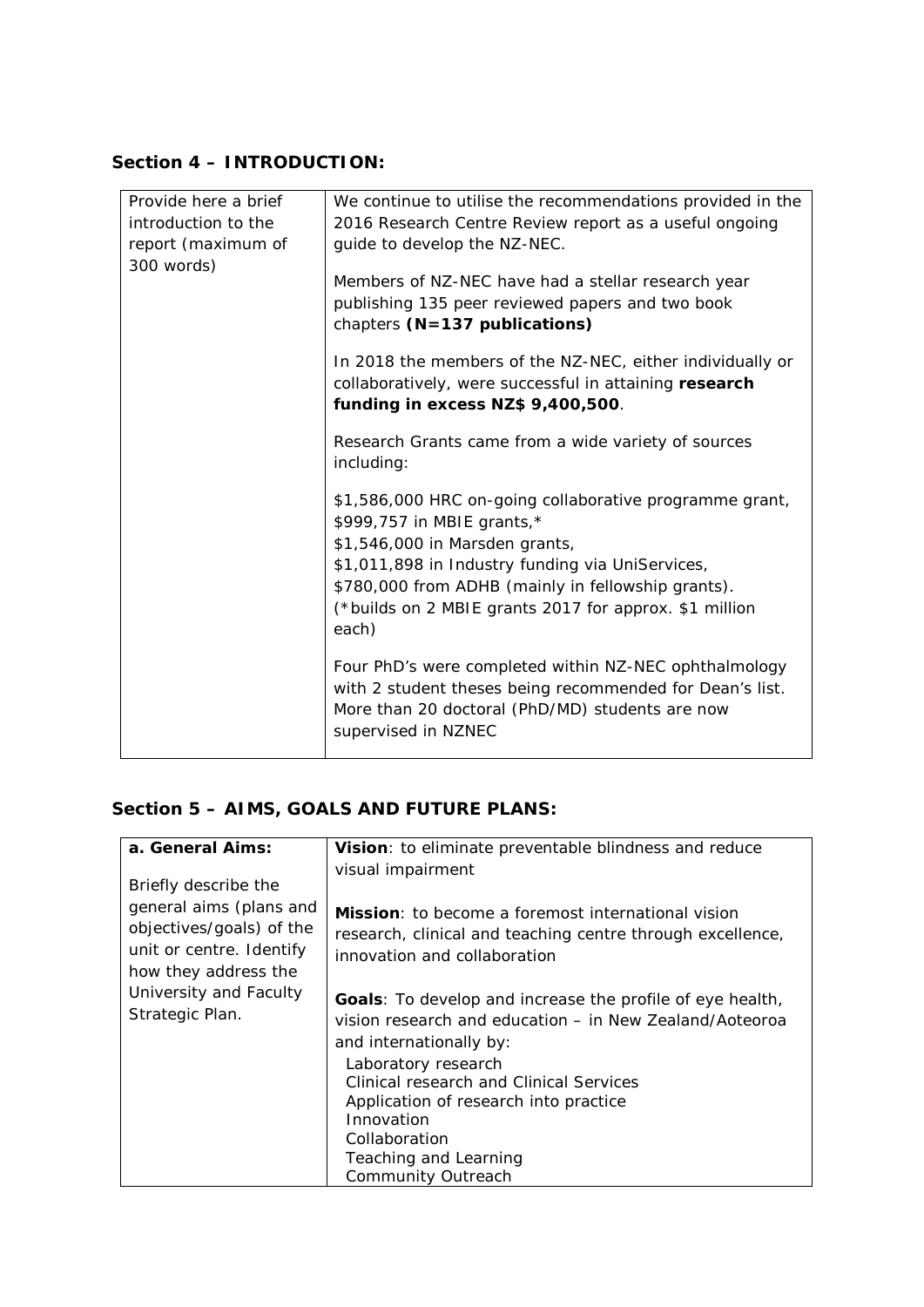| b. Goals for<br><b>Reporting Year:</b>                                                                     | 1. Continue with expanding community programmes                                                                                                                                                                                                                                                                                                                                                                |
|------------------------------------------------------------------------------------------------------------|----------------------------------------------------------------------------------------------------------------------------------------------------------------------------------------------------------------------------------------------------------------------------------------------------------------------------------------------------------------------------------------------------------------|
| Describe the specific<br>goals for the reporting<br>year.                                                  | 2. Increase our research collaborations within UoA,<br>nationally and internationally                                                                                                                                                                                                                                                                                                                          |
| c. Plans for                                                                                               | 1. Continue with expanding community programmes                                                                                                                                                                                                                                                                                                                                                                |
| <b>Upcoming Year:</b><br>Outline the plans for<br>the next year. Identify<br>any resource<br>implications. | Expand our research activities relating to eye health in<br>the community. In particular, to establish research<br>partnerships (e.g. with researchers in SOPH, sight<br>charities, etc) with the goal of (a) estimating the<br>prevalence of sight-threatening eye disease across New<br>Zealand and (b) determining the barriers to accessing<br>eye health care that are faced by people in New<br>Zealand. |

## **Section 6 –MAJOR ACHIEVEMENTS AND OTHER NOTABLE ACTIVITIES:**

| Report against the       |                                                             |
|--------------------------|-------------------------------------------------------------|
| specific goals listed in | We have credentialed another 4 community-based              |
| 5b above                 | therapeutic optometrists in glaucoma with a view to         |
|                          | transferring patient care from hospital base to community   |
|                          | based optometrists. However, we have not been able to       |
|                          | expand the community programme as rapidly as we might       |
|                          | due to delayed evaluation of the current community based    |
|                          | glaucoma credentialed optometrists by ADHB.                 |
|                          | Nonetheless, there is a clear demand for this programme.    |
|                          | The 'training' elements of the programme are resourced by   |
|                          | Dept of Ophthalmology staff. The New Zealand Association    |
|                          | of Optometrists (NZAO) now also provides scholarship        |
|                          | support to community optometrists who elect to undertake    |
|                          | this NZ-NEC course.                                         |
|                          |                                                             |
|                          | In 2018 members of NZ-NEC collaborated extensively to       |
|                          | submit an HRC programme grant. The grant was                |
|                          | reviewed favourably and proceded to the interview stage.    |
|                          | However, it did not progress beyond interview, despite      |
|                          | favourable reception.                                       |
|                          |                                                             |
|                          | Subsequently a greatly modified HRC proposal for an         |
|                          | NZ_NEC programme grant was submitted in October 2018        |
|                          | and has reached the interview stage in May 2019.            |
|                          |                                                             |
|                          | Submission of two HRC programme grants in two years has     |
|                          | greatly strengthened internal collaborations within NZ-NEC. |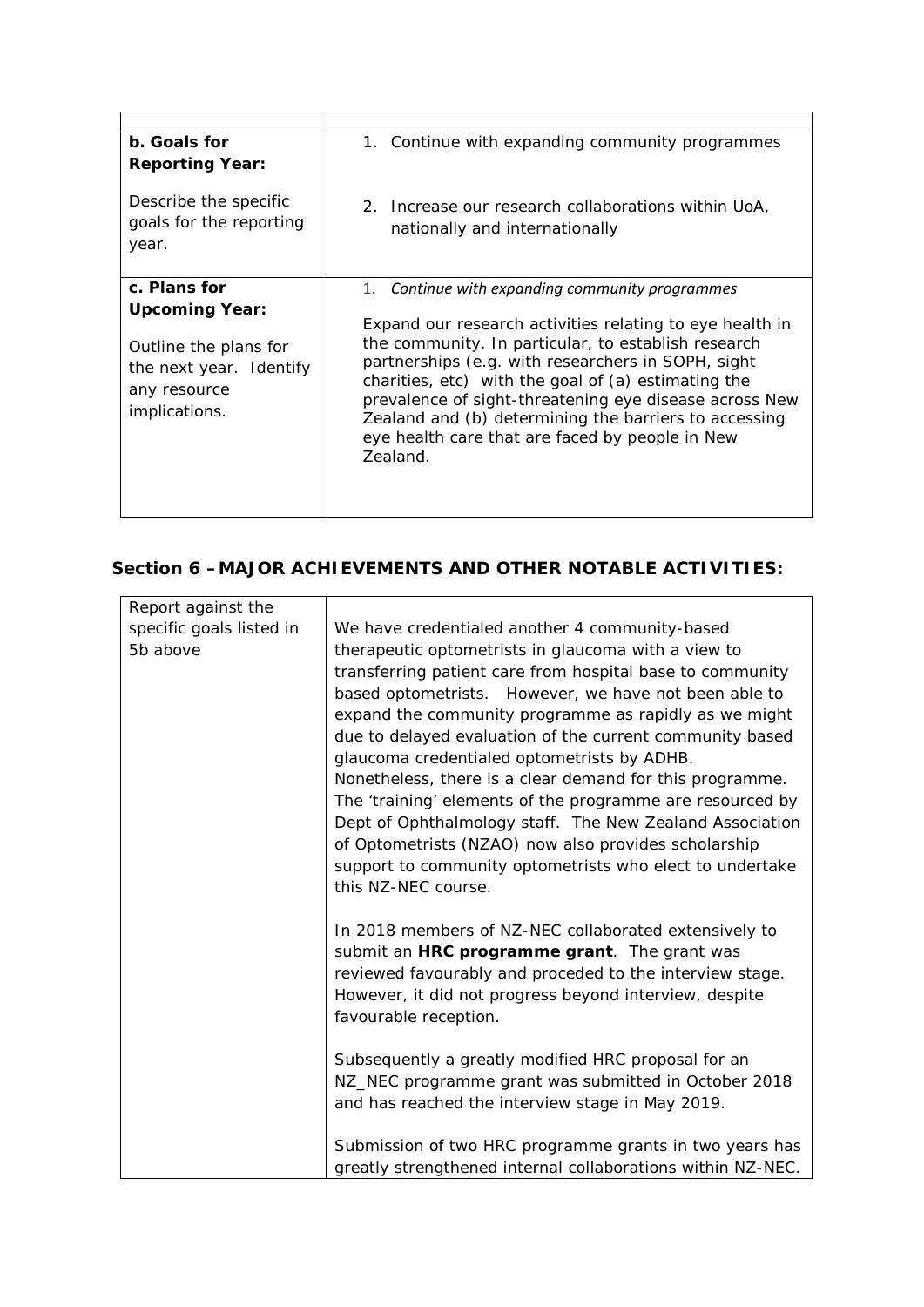| Objective or Project Title<br><b>HRC Programme Grant</b>                                                                                                                                                                                                                                                                                                                                                                         | <b>Leading Named</b><br>Investigator |
|----------------------------------------------------------------------------------------------------------------------------------------------------------------------------------------------------------------------------------------------------------------------------------------------------------------------------------------------------------------------------------------------------------------------------------|--------------------------------------|
| Modulation of lens water transport<br>to prevent presbyopia and cataract                                                                                                                                                                                                                                                                                                                                                         | Donaldson, Paul                      |
| Strategies to delay cataracts:<br>enhancing antioxidant pathways in<br>the lens                                                                                                                                                                                                                                                                                                                                                  | Grey, Angus                          |
| The role of the lens in inter-tissue<br>metabolism:<br>molecular and cellular mechanisms                                                                                                                                                                                                                                                                                                                                         | Lim, Julie                           |
| The role of the lens in inter-tissue<br>metabolism:<br>clinical consequences                                                                                                                                                                                                                                                                                                                                                     | McGhee, Charles                      |
| Clinical translation:<br>visualising ocular pathology with<br>MRI.                                                                                                                                                                                                                                                                                                                                                               | Vaghefi, Ehsan                       |
| Modulation of lens water transport<br>to prevent presbyopia and cataract                                                                                                                                                                                                                                                                                                                                                         | Donaldson, Paul                      |
| Other research collaborations continue to increase both<br>nationally and internationally:                                                                                                                                                                                                                                                                                                                                       |                                      |
| Dr Samantha Simkin has established collaborations with Dr<br>Connie Lai, Ophthalmologist, Department of Ophthalmology<br>& Visual Sciences, Prince of Wales Hospital, Hong Kong,<br>China and also Dr Shuan Dai, Ophthalmology Department<br>Children's Health Queensland & Queensland Children'<br>Hospital                                                                                                                     |                                      |
| Professor Steven Dakin is involved in a new Phase II<br>Clinical Trial of a binocular treatment for childhood<br>amblyopia developed in Auckland. The trial will run at<br>Moorfields Eye Hospital, in collaboration with Annegret<br>Dahlmann-Noor at Moorfields, and is supported by Action<br>Medical Research UK.                                                                                                            |                                      |
| Assoc. Professor Jennifer Craig has collaborations with<br>Professor Mark Willcox and Dr. Maria Markoulli, University<br>of New South Wales, Sydney, NSW, Australia; Professor<br>Lyndon Jones, University of Waterloo, Ontario, Canada;<br>Assoc. Professor Etty Bitton, University of Montréal,<br>Québec, Canada; Assoc. Professor David Sullivan,<br>Schepen's Eye Research Institute, Harvard University,<br>Boston MA, USA |                                      |
| Assoc. Prof Sam Schwarzkopf is participating in a new<br>functional brain imaging and psychophysics consortium led<br>by Dr Kristian Sandberg of Aarhus University in Denmark                                                                                                                                                                                                                                                    |                                      |
| Dr Stuti Misra has established new collaborations with Dr<br>Maria Makoulli, Universtiy of New South Wales, Sydney and                                                                                                                                                                                                                                                                                                           |                                      |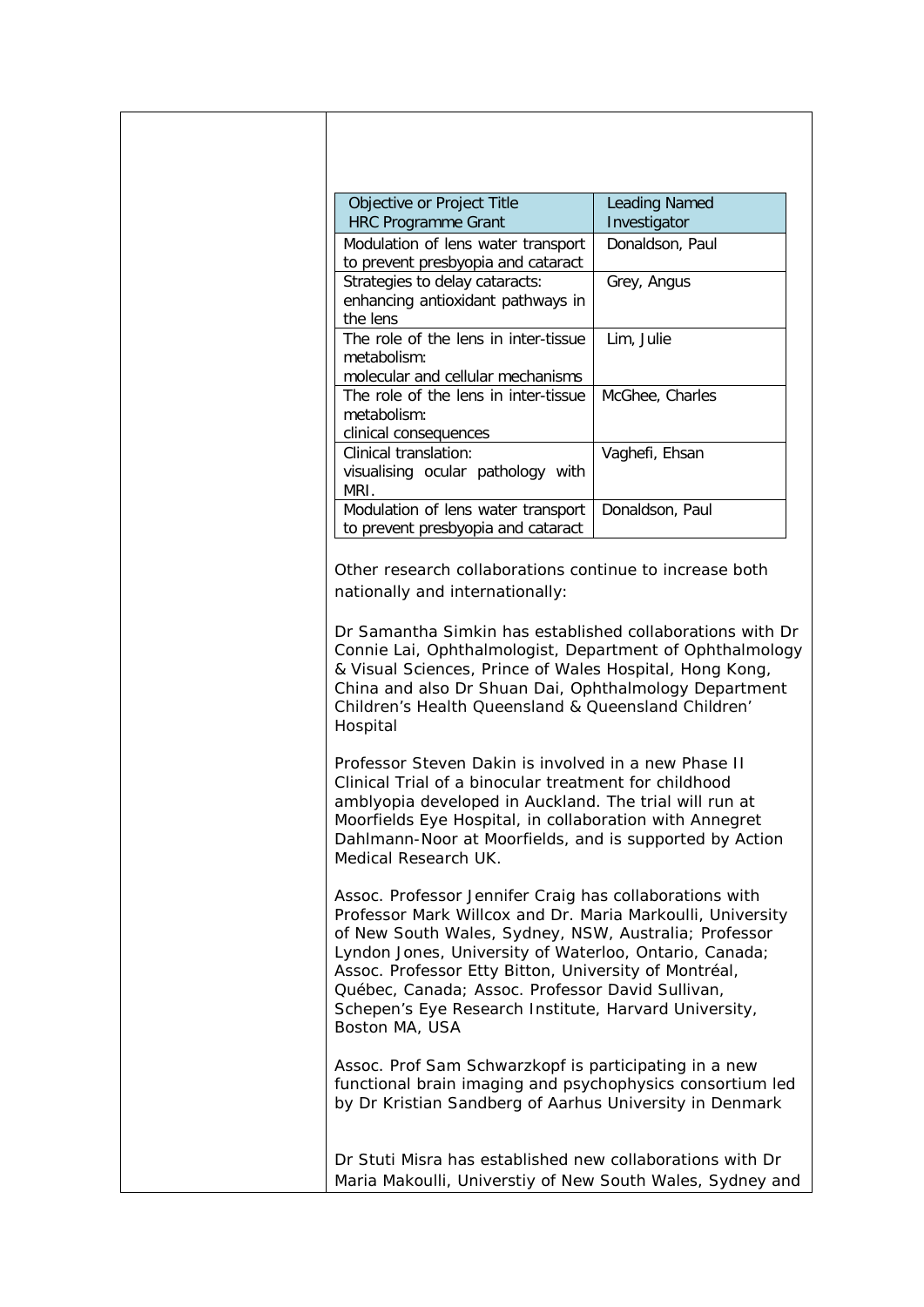|                                                                                                                                                                                                                                                                                                                                                                                           | Dr Jonathan Oakley, Voxerleron LLC and continues with<br>her established collaboration with Professor Joseph<br>Mankowski Johns Hopkins University.<br>Assoc. Prof Rob Jacobs is co-supervising an MSc student<br>with Assoc. Prof Nicola Anstice in the Discipline of<br>Optometry and Vision Science at the University of<br>Canberra. The project is entitled "Regional Disparities in<br>Therapeutic Prescribing Trends of New Zealand<br>Optometrists". |
|-------------------------------------------------------------------------------------------------------------------------------------------------------------------------------------------------------------------------------------------------------------------------------------------------------------------------------------------------------------------------------------------|--------------------------------------------------------------------------------------------------------------------------------------------------------------------------------------------------------------------------------------------------------------------------------------------------------------------------------------------------------------------------------------------------------------------------------------------------------------|
| Summary of major<br>developments and<br>achievements. Identify<br>how these activities<br>contribute to the<br>research capability of<br>the department or<br>faculty (beyond what<br>would be achieved<br>through the activities of<br>the individual<br>members). Please<br>provide greater detail<br>for anything noteworthy<br>that may give useful<br>publicity to the<br>University | Professor Charles McGhee, Ophthalmology, was honoured<br>as one of the top 100 most influential people in the world<br>of Ophthalmology in 2018. He is the only New Zealander to<br>make the Ophthalmologist Power List 2018 and is placed<br>among 100 surgeons, clinicians and scientists, all of whom<br>have made significant contribution of international impact<br>to the field of ophthalmology.                                                     |
|                                                                                                                                                                                                                                                                                                                                                                                           | Professor Charles McGhee, Ophthalmology, was also<br>elected to the Royal Society of New Zealand, as one of 23<br>new Fellows elected to the Academy of the Royal Society<br>Te Apārang in November 2018 in recognition for his<br>contribution to ophthalmology research and teaching in NZ.                                                                                                                                                                |
|                                                                                                                                                                                                                                                                                                                                                                                           | Professor Steven Dakin, Head SOVS led a group of SOVS<br>researchers in securing an award from the Marsden Fund<br>to support a research project entitled 'The cortical limit on<br>visual acuity'. The value of this prestigious award from the<br>New Zealand Royal Society is around \$736,000.                                                                                                                                                           |
|                                                                                                                                                                                                                                                                                                                                                                                           | A/P Jennifer Craig, Ophthalmology, was awarded the<br>prestigious Life fellowship, College of Optometrists,<br>London, UK (November 2018). She was invited to give the<br>Pioneers Medal Lecture, British Contact Lens Association,<br>London, UK (November 2018) in recognition of her<br>contribution to research and treatment modalities in Dry<br>Eye Disease.                                                                                          |
|                                                                                                                                                                                                                                                                                                                                                                                           | Ehsan Vaghefi, Sr Lecturer SOVS received nearly \$1m in<br>funding in the 2018 round of the Endeavour Fund, New<br>Zealand's largest contestable research fund, for his<br>MyIScope idea: portable low-cost optical screening. The<br>Ministry of Business, Innovation & Employment (MBIE<br>Award) value is \$999,757.34.                                                                                                                                   |
|                                                                                                                                                                                                                                                                                                                                                                                           | Dr Stuti Misra, Ophthalmology, was the recipient of the<br>Early Career Research Excellence Award.                                                                                                                                                                                                                                                                                                                                                           |
|                                                                                                                                                                                                                                                                                                                                                                                           | Professor Colin Green, Ophthalmology, was Guest Editor<br>(with JC Saez, Chile) for Special Issue of International<br>Journal of Molecular Sciences. Entitled: Involvement of<br>Connexin Hemichannels in the Inflammatory Response of<br>Chronic Diseases.                                                                                                                                                                                                  |
|                                                                                                                                                                                                                                                                                                                                                                                           | Professor Green, Ophthalmology, invited to visit Department<br>of Ophthalmology, University of Hong Kong and visited                                                                                                                                                                                                                                                                                                                                         |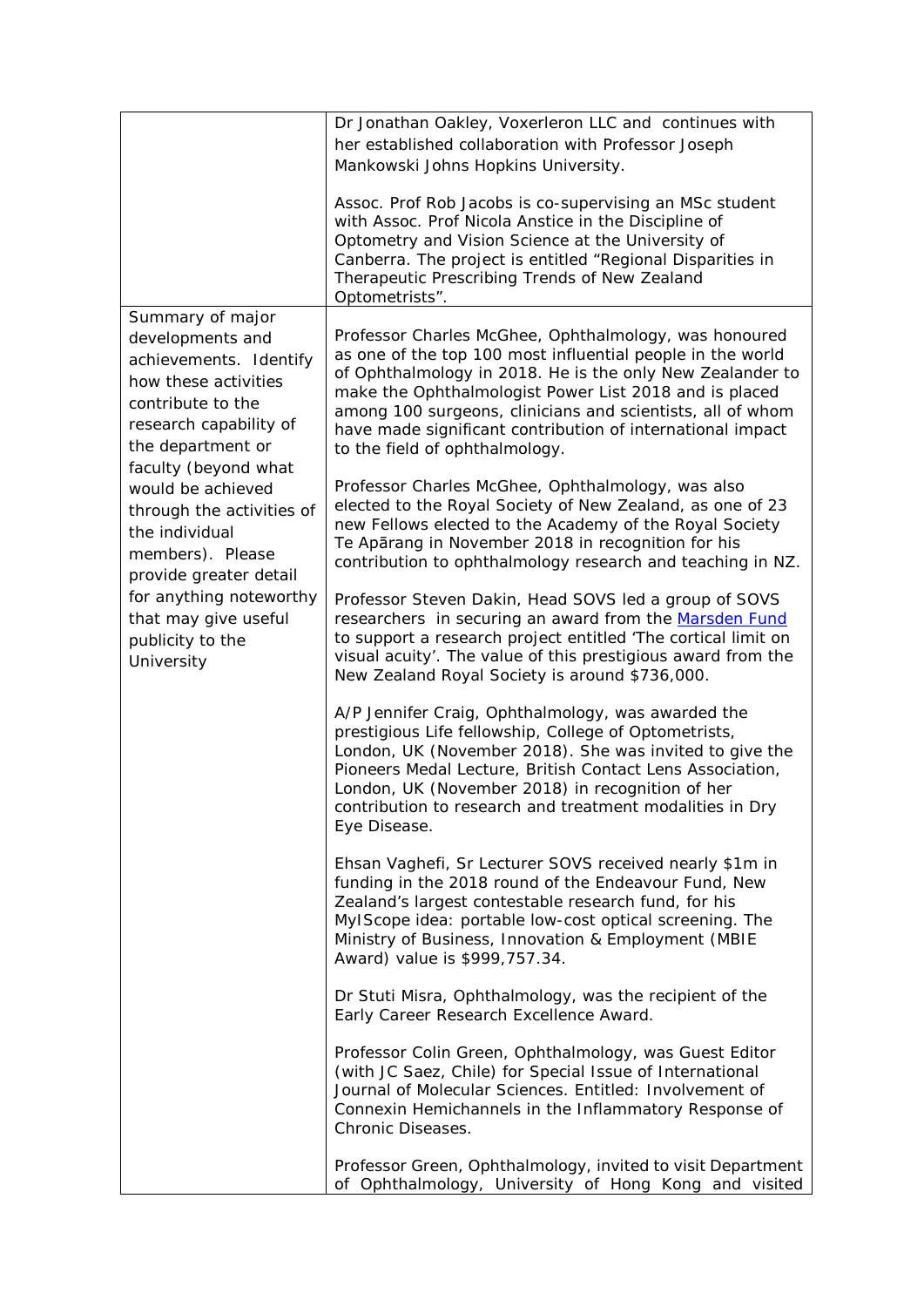| Professor Dennis Lam on behalf of Auckland UniServices Ltd<br>to advance the establishment of a spinout company,<br>Pachymatrix. Nov 2018, Hong Kong.                                                                                                                                                                                                                                                                                                                                                                                                                |
|----------------------------------------------------------------------------------------------------------------------------------------------------------------------------------------------------------------------------------------------------------------------------------------------------------------------------------------------------------------------------------------------------------------------------------------------------------------------------------------------------------------------------------------------------------------------|
| Gus Grey, MVL was awarded the Dyason Visiting Academic<br>Fellowship to University of Melbourne.                                                                                                                                                                                                                                                                                                                                                                                                                                                                     |
| Professor Colin Green, Ophthalmology, progressed<br>Nexagon® which was acquired by EyeVance and is<br>entering now final stage clinical trials for the treatment of<br>corneal persistent epithelial defects. See:<br>https://www.prnewswire.com/news-releases/eyevance-<br>pharmaceuticals-acquires-worldwide-rights-to-nexagon-<br>300722859.html                                                                                                                                                                                                                  |
| Monica Acosta, Sr Lecturer SOVS was an Invited speaker at<br>the Latin American training programme (LATP), Society for<br>Neuroscience, Valparaiso, September 2018.                                                                                                                                                                                                                                                                                                                                                                                                  |
| Wilson Pan, MVL was awarded the New Zealand<br>Scholarship Claude MCCarthy Fellowship and was also the<br>recipient of the Sir John Logan Campbell Medical Trust<br><b>Travel Award</b>                                                                                                                                                                                                                                                                                                                                                                              |
| Dr Alyssa Lie, MVL received the HOPE Selwyn Foundation<br>Scholarship in Ageing Research. She was also the recipient of the<br>HC Russell Memorial Postgraduate Scholarship                                                                                                                                                                                                                                                                                                                                                                                          |
| Members of NZ-NEC were invited to speak at several<br>international meetings in 2018 including medal and<br>keynote lectures:                                                                                                                                                                                                                                                                                                                                                                                                                                        |
| Professor Colin Green<br>Bascom Palmer Eye Institute, Miami and in Bascom<br>Palmer 15th Annual Angiogenesis, Exudation, and<br>Degeneration course, Feb 2018, Miami.<br>"Bridging the Therapeutic Gap with Connexin and<br>Pannexin Modulators", May 2018, University British<br>Columbia, Vancouver.<br>Chief Scientist, OcuNexus Therapeutics Inc. (gave<br>$\bullet$<br>30 presentations, attended JP Morgan Healthcare<br>Meetings Jan 2018 San Francisco, attended<br>meetings in Boston and New York Feb 2018)                                                |
| Professor Charles McGhee<br>Asian Cornea Society (ACS) awarded the Asian<br>$\bullet$<br>Cornea Foundation Medal following landmark lecture<br>on keratoconus.at the 6 <sup>th</sup> Biennial ACS Conference,<br>Qingdao, China<br>The inaugural, biennial, "BSRS Charles McGhee<br>$\bullet$<br>Medal Lecture" at the British Society of Refractive<br>Surgery (BSRS) Annual Conference 2018: aspects of<br>the future of cornea, refractive & cataract surgery<br>Gave The Eddie Donaldson Medal Lecture<br>"Keratoconus: is this disease in its twilight years as |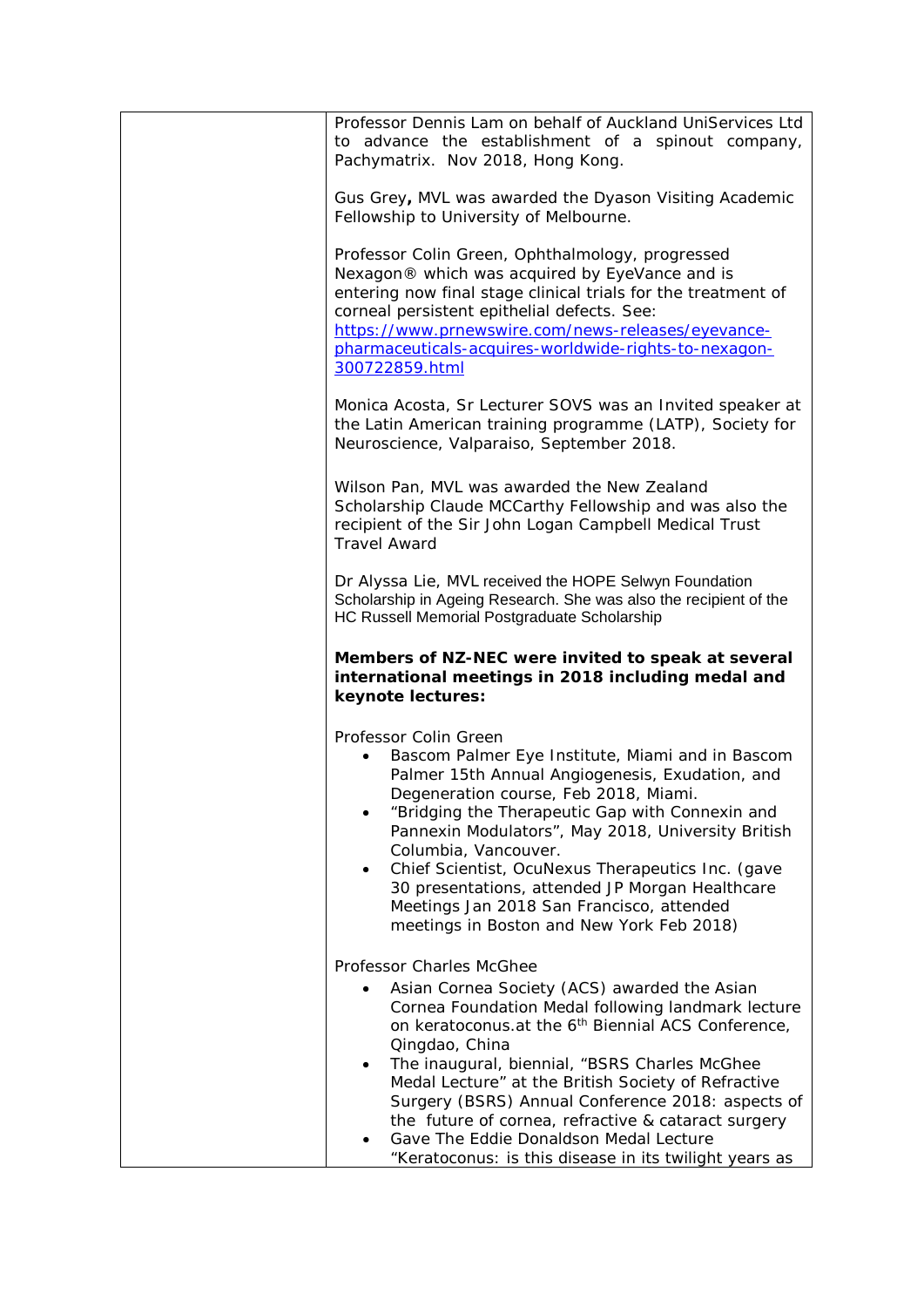| we approach 2020?" at the Sydney Eye Hospital<br>Alumni Conference, July 2018.                                                                                                                                                                                                                                                                                                                                                                                                                                                                                                                                                                                                                                                                                                                                                                                                                                                                                                                                                                                                                                                                                                                                                                                                                                                                                                                                                                                                                                                                                                                      |
|-----------------------------------------------------------------------------------------------------------------------------------------------------------------------------------------------------------------------------------------------------------------------------------------------------------------------------------------------------------------------------------------------------------------------------------------------------------------------------------------------------------------------------------------------------------------------------------------------------------------------------------------------------------------------------------------------------------------------------------------------------------------------------------------------------------------------------------------------------------------------------------------------------------------------------------------------------------------------------------------------------------------------------------------------------------------------------------------------------------------------------------------------------------------------------------------------------------------------------------------------------------------------------------------------------------------------------------------------------------------------------------------------------------------------------------------------------------------------------------------------------------------------------------------------------------------------------------------------------|
| A/P Jennifer Craig<br>Invited Key Opinion Leader at the Demodex<br>evaluation and management. Conference (EVER) in<br>Nice, France, October 2018                                                                                                                                                                                                                                                                                                                                                                                                                                                                                                                                                                                                                                                                                                                                                                                                                                                                                                                                                                                                                                                                                                                                                                                                                                                                                                                                                                                                                                                    |
| Another successful year for students awards, with more<br>than 20 registered doctoral students, and achievements<br>within NZ-NEC included:                                                                                                                                                                                                                                                                                                                                                                                                                                                                                                                                                                                                                                                                                                                                                                                                                                                                                                                                                                                                                                                                                                                                                                                                                                                                                                                                                                                                                                                         |
| Four PhD completions in Ophthalmology 2018<br>$\bullet$<br>Two of these PhD students subsequently had their<br>$\bullet$<br>thesis placed on the Dean's list<br>Frazer Coutinho PhD student supervised by A/P IIva<br>$\bullet$<br>Rupenthal, Professor Colin Green and Dr Monica<br>Acosta was placed second for his presentation on<br>'Breaking the Wall of Vision Loss' at the Falling Walls<br>Lab NZ (FWLNZ) competition in September 2018.<br>Joyce Mathan, Summer Student was awarded the<br>$\bullet$<br>Wallath Prize for best clinical summer research<br>report. The research team screened 110 athletes with<br>Down syndrome for keratoconus at the 2017 New<br>Zealand Special Olympics National Summer Games<br>held in Wellington.<br>Joyce Mathan (PhD student) and Hannah Ng (Hons<br>Student) both participated in the HealthEx Three<br>Minute Elevator Pitch seminar in September 2018.<br>Joyce was awarded first place for her pilot study on<br>Athletes with Down Syndrome who were screened<br>for keratoconus. Hannah was awarded first runner-<br>up for her research contribution to driving newly<br>discovered stem cells to differentiate into corneal<br>endothelial cells.<br>Safal Khanal, PhD candidate, received the<br>prestigious Eberhard Dodt Memorial Award for 2018.<br>Safal is the first person from New Zealand to win<br>this award.<br>Dr Mitchell Nye-Wood, MVL was awarded the Best<br>$\bullet$<br>Elevator Pitch (3 minute thesis) at the UoA<br>Postdoctoral Society's SUMMIT competition.<br>Mitchell was also awarded an ARVO International |
| Travel Grant to speak at ARVO 2018<br>Several high profile international guest lecturers have<br>presented at NZ-NEC seminars in 2018:                                                                                                                                                                                                                                                                                                                                                                                                                                                                                                                                                                                                                                                                                                                                                                                                                                                                                                                                                                                                                                                                                                                                                                                                                                                                                                                                                                                                                                                              |
| Professor Michael Kalloniatis, Director Centre for Eye<br>Health, University of New South Wales, Sydney,<br>Australia<br>Chemical<br>Prof<br>Heather<br>Sheardown,<br>Dept<br>Οf<br>Engineering, McMaster University, Canada                                                                                                                                                                                                                                                                                                                                                                                                                                                                                                                                                                                                                                                                                                                                                                                                                                                                                                                                                                                                                                                                                                                                                                                                                                                                                                                                                                        |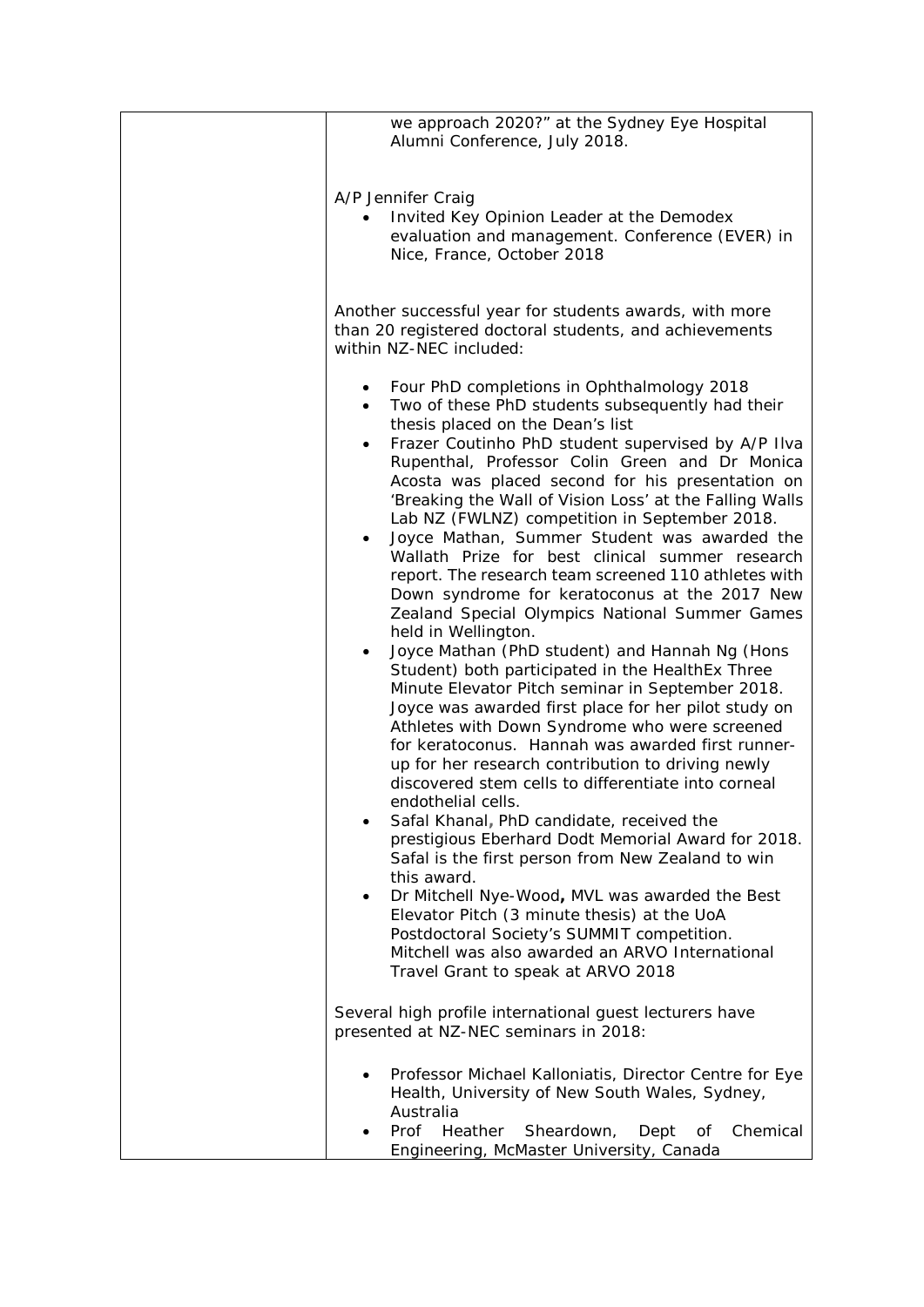|                                                                                                                                                    | Dr Matthew Reilly, Dept of Biomedical Engineering<br>and Ophthalmology, Ohio State University, USA<br>Dr MiYoung Kwon, University of Alabama at<br>$\bullet$<br>Birmingham<br>Dr Guido Maiello, Justus-Liebig-Universität Gießen,<br>$\bullet$<br>Germany<br>Professor Peter Bex, Professor of Psychology,<br>$\bullet$<br>Northeastern University, Boston, USA |
|----------------------------------------------------------------------------------------------------------------------------------------------------|-----------------------------------------------------------------------------------------------------------------------------------------------------------------------------------------------------------------------------------------------------------------------------------------------------------------------------------------------------------------|
| Comment on any co-<br>operative commercial<br>activities, research with<br>other University or<br>Government<br>laboratories or research<br>groups |                                                                                                                                                                                                                                                                                                                                                                 |
| Comment on any<br>courses given or<br>workshops and<br>seminars held                                                                               |                                                                                                                                                                                                                                                                                                                                                                 |

## **Section 7 - Reviews**

| Date of last review                                                                                 | August 2016                                                                                                                                                                                                                                                        |
|-----------------------------------------------------------------------------------------------------|--------------------------------------------------------------------------------------------------------------------------------------------------------------------------------------------------------------------------------------------------------------------|
|                                                                                                     |                                                                                                                                                                                                                                                                    |
| <b>Review</b>                                                                                       | 1.<br>Submission of an HRC programme grant                                                                                                                                                                                                                         |
| <b>Recommendations</b>                                                                              | NZ-NEC held an afternoon seminar for all research groups                                                                                                                                                                                                           |
| List the<br>recommendations of the<br>review and give an<br>update of progress on<br>addressing the | in July 2017 with a view to progressing submission of an<br>HRC programme grant specific to vision research. This is<br>on-going with a programme grant application submitted in<br>2017 i.e. two HRC programme grants have been submitted<br>by members of NZ-NEC |
| recommendations.                                                                                    | 2.<br>Role of Professor Steven Dakin need to be                                                                                                                                                                                                                    |
|                                                                                                     | strengthened and clarified;                                                                                                                                                                                                                                        |
|                                                                                                     | Professor Dakin has always had a key role in NZ-NEC                                                                                                                                                                                                                |
|                                                                                                     | structure and has collaborated widely on teaching and                                                                                                                                                                                                              |
|                                                                                                     | research developments that perhaps were not emphasised                                                                                                                                                                                                             |
|                                                                                                     | sufficiently in the previous report.                                                                                                                                                                                                                               |
|                                                                                                     | A number of key roles and collaborations include:                                                                                                                                                                                                                  |
|                                                                                                     | Extensive discussion re: undergraduate and postgraduate                                                                                                                                                                                                            |
|                                                                                                     | optometry teaching, specifically glaucoma credentialing for                                                                                                                                                                                                        |
|                                                                                                     | UoA and community optometrists.                                                                                                                                                                                                                                    |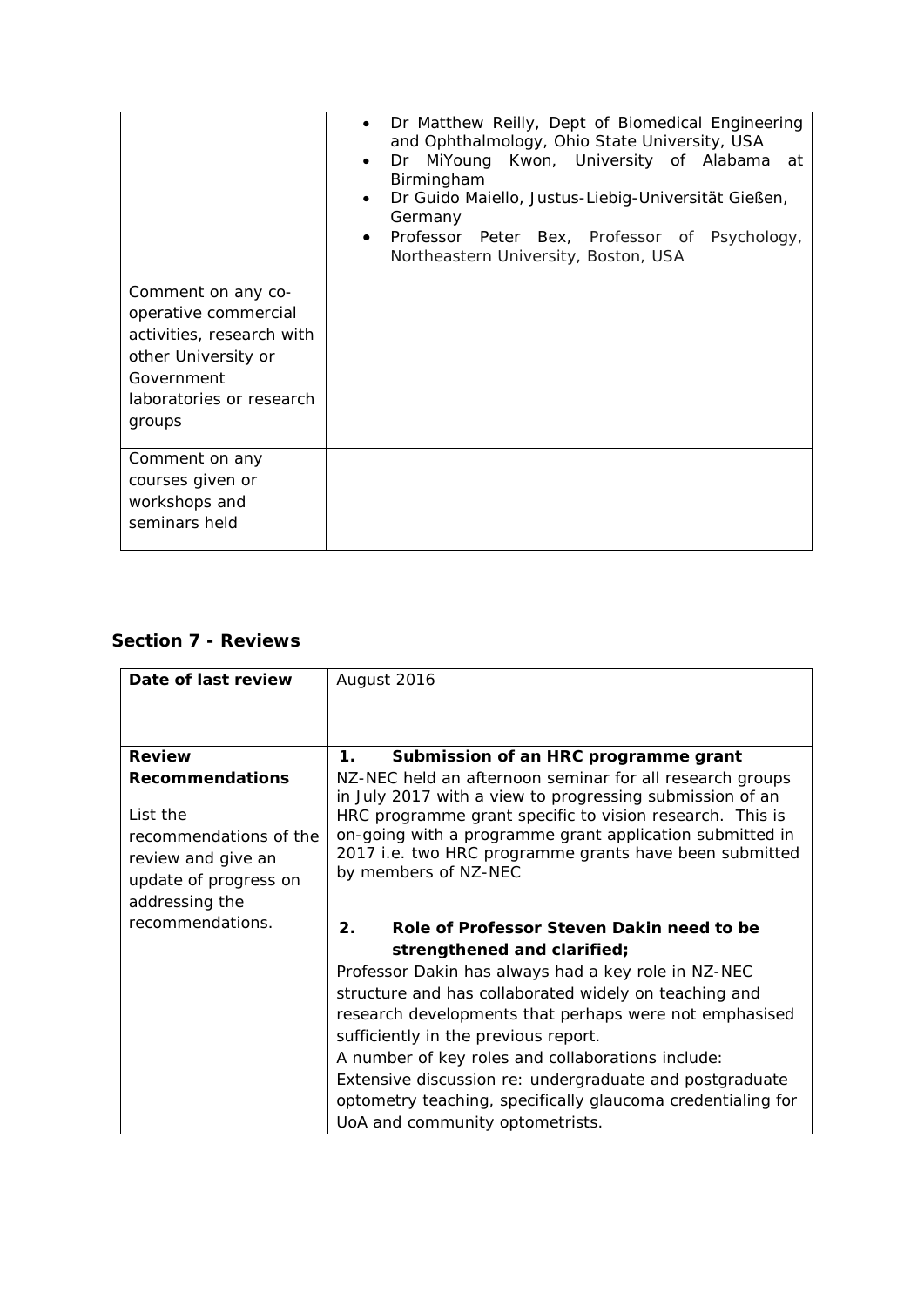| Involvement in regional planning of ophthalmology         |
|-----------------------------------------------------------|
| services in Metropolitan Auckland in conjunction with the |
| Dept of ophthalmology and ADHB.                           |
| Joint appointments between departments e.g. Hannah        |
| Kersten as lecturer in Optometry and Ophthalmology.       |
| Supported movement of researchers between departments     |
| e.g. Joyce Mathan from SOVS to Ophthalmology.             |
| Development of combined clinical training and service     |
| provision between UofA Ophthalmology, ADHB and SOVS       |
| in relation to community glaucoma credentialing course.   |
| Discussion with NZAO and others about funding post-       |
| doctoral fellows in NZ-NEC.                               |
|                                                           |
| 3.<br>Increase participation off School of Optometry and  |
| Vision Science and Molecular Vision Laboratory within     |
| the Centre, to develop more collaborative research        |
| opportunities for the future                              |
|                                                           |
| Additional HRC grant application $(N=2)$ and the many     |
| collaborative grants received by members in NZ-NEC e.g.   |
| Dr Monica Acosta, Dr IIva Rupenthal and Professor Colin   |
| Green (AMRF and MPPT); Dr IIva Rupenthal, Dr Eshan        |
| Vaghefi and Dr Sachin Thakur (FRDF)                       |
|                                                           |

# **Section 8 – FINANCIAL REPORT**

| State whether the Unit<br>or Centre has its own<br>Activity Centre/s and<br>list the Activity<br>Centre/s being used                      | NZ-NEC does not have its own cost centre |
|-------------------------------------------------------------------------------------------------------------------------------------------|------------------------------------------|
| State sources of<br>funding, for example,<br>from research funds<br>from outside bodies,<br>from the Department or<br>Faculty, or other   | N/A                                      |
| List any significant<br>resource allocation<br>decisions taken by the<br>Oversight Board during<br>this reporting year (if<br>applicable) | N/A                                      |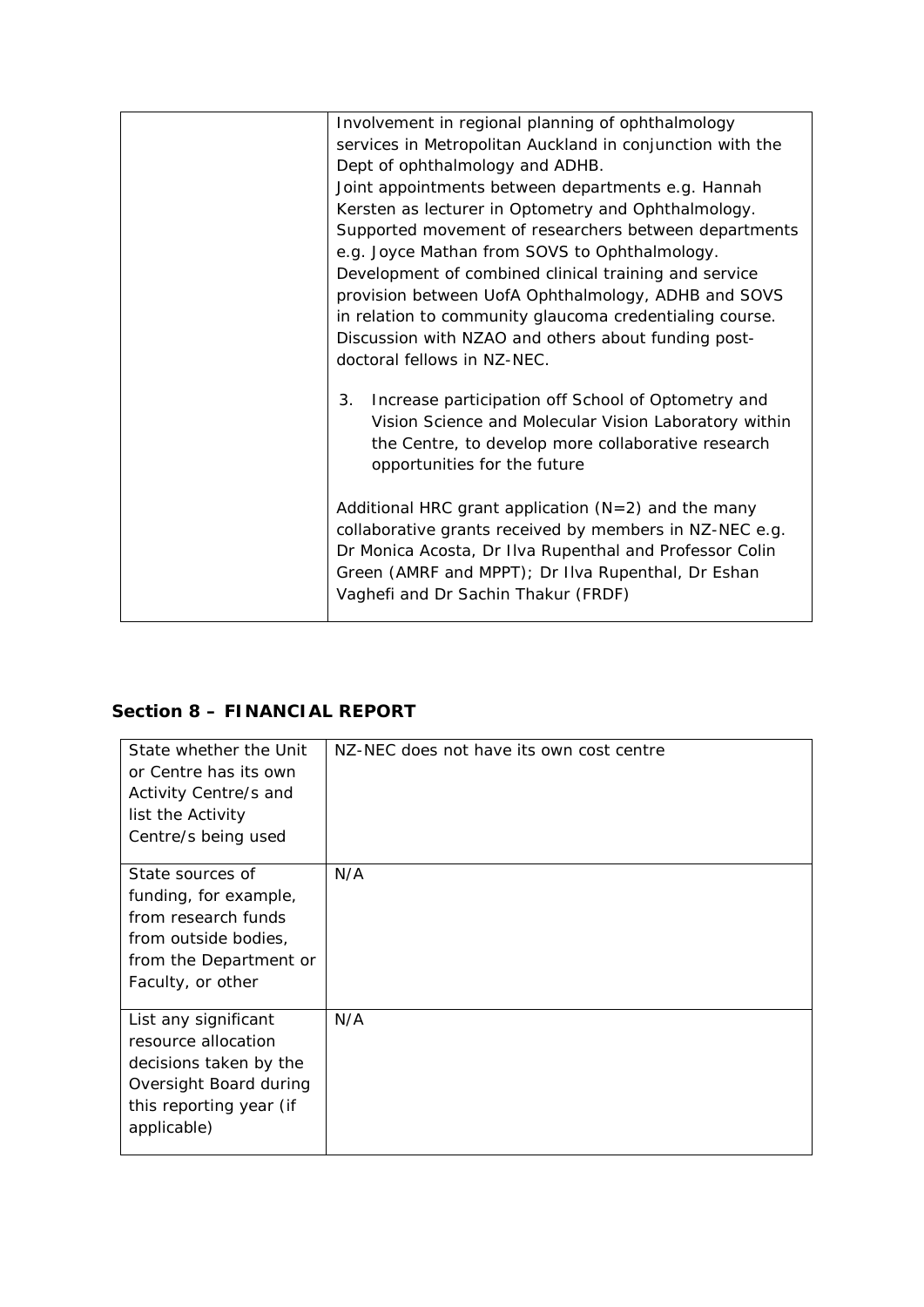| Include a statement of   | N/A |
|--------------------------|-----|
| financial performance    |     |
| (contact Faculty)        |     |
| Accountant for           |     |
| assistance), or give a   |     |
| clear explanation of the |     |
| reasons if there has     |     |
| been no financial        |     |
| activity                 |     |
|                          |     |

## **Section 9 – RESEARCH OUTPUTS**

| Include a<br>list of<br>publicatio<br>ns and<br>other<br>research<br>outputs | <b>Book Chapters:</b>                                                                                                                                                                                                                                                                                                                                                                                                               |
|------------------------------------------------------------------------------|-------------------------------------------------------------------------------------------------------------------------------------------------------------------------------------------------------------------------------------------------------------------------------------------------------------------------------------------------------------------------------------------------------------------------------------|
|                                                                              | 1. Craig JP, Downie LE. The tear film in contact lens wear. Phillips<br>and Speedwell (eds.) In: Contact Lenses 6e. Elsevier, UK 2018<br>2. 2018 Vincent AL Chapter 5. Inherited Ocular Disease in the New<br>Zealand Māori; Novel genetic mechanisms and founder effects<br>in Gyan/Iwata (eds): Advances in Vision Research, Volume II.<br>Genetic Eye Research in Asia and the Pacific Springer Verlag ISBN<br>978-981-13-0884-0 |
|                                                                              | Peer reviews publications:<br>1. Zhu M, Tay ML, Callon K, Tuari D, Zhao L, Dray M, Zhang J, Munro<br>J, Young S, Coleman B, Patel DV, Cornish J, Musson D. Overlay<br>Repair with a Novel Collagen Scaffold Improves the Quality of<br>Healing in a Rat Rotator Cuff Repair Model. Journal of Shoulder<br>and Elbow Surgery (In press)                                                                                              |
|                                                                              | 2. Han JV, Patel DV, Wallace HB, Kim BZ, Sherwin T, McGheeCN.<br>Auckland Cataract Study III: refining preoperative assessment<br>with cataract risk stratification to reduce intraoperative<br>complications. American Journal of Ophthalmology 2018 (EPub<br>ahead of print)                                                                                                                                                      |
|                                                                              | 3. Ziaei M, Gokul A, Patel DV, McGhee CN. Descemet membrane<br>endothelial keratoplasty for treatment of iridocorneal endothelial<br>syndrome. Canadian Journal of Ophthalmology 2018 EPub ahead<br>of print.                                                                                                                                                                                                                       |
|                                                                              | 4. Ziaei M, Meyer J, Gokul A, Vellara HR, Patel DV, McGhee CN.<br>Direct measurement of anterior corneal curvature changes<br>attributable to epithelial removal in keratoconus. Journal of<br>Cataract and Refractive Surgery 2018; 44(1): 71-77.                                                                                                                                                                                  |
|                                                                              | 5. Ziaei M, Meyer J, Patel DV, McGhee CN. Scleral Suture-Fixation of<br>Supplementary Sulcus-based Toric Intraocular Lenses to Prevent<br>Rotational Instability. Clinical and Experimental Ophthalmology<br>2018; 46(2): 122-132.                                                                                                                                                                                                  |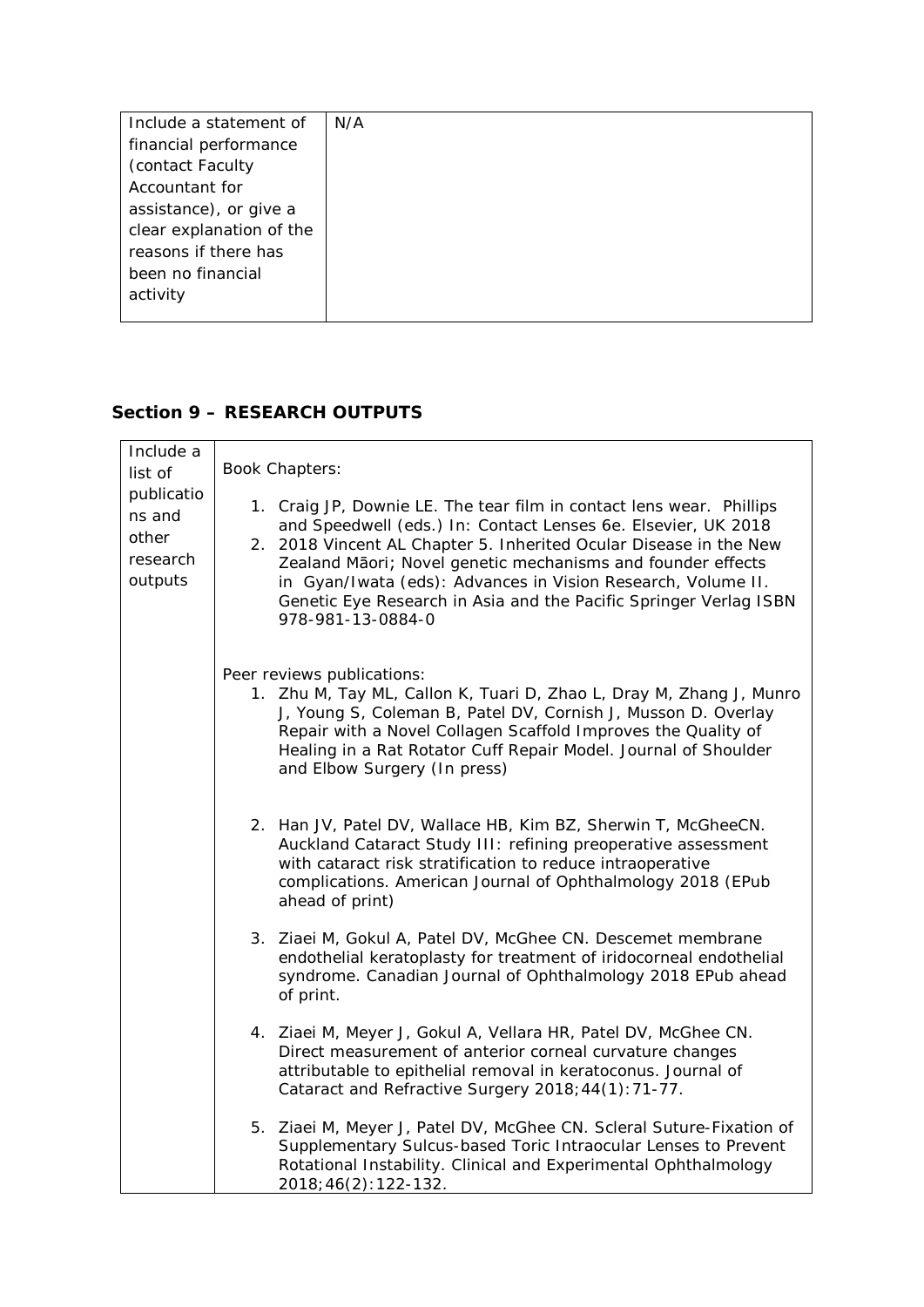| 6. McKelvie J, Alshiakhi M, Ziaei M, Patel DV, McGhee CN. The rising<br>tide of Acanthamoeba keratitis in Auckland, New Zealand: a 7-<br>year review of presentation, diagnosis and outcomes (2009-2016).<br>Clinical and Experimental Ophthalmology 2018; 46(6): 600-607                                                           |
|-------------------------------------------------------------------------------------------------------------------------------------------------------------------------------------------------------------------------------------------------------------------------------------------------------------------------------------|
| 7. Crawford AZ, Krishnan T, Ormonde SE, Patel DV, McGhee CN.<br>Corneal transplantation in a New Zealand population 2000-2009.<br>Cornea 2018; 37(3): 290-295                                                                                                                                                                       |
| 8. Gokul A, Vellara HR, Patel DV. Advanced Anterior Segment<br>Imaging in Keratoconus- a review. Clinical and Experimental<br>Ophthalmology 2018; 46(2): 122-132.                                                                                                                                                                   |
| 9. Vellara H, Gokul A, McGhee CN, Evaluation of the algorithms<br>utilized to diagnose keratoconus for the CorVis ST. Chapter in Air<br>Puff Tonometers: Challenges and insights. IOP Publishing, Bristol,<br>UK. Editor Robert Koprowski.                                                                                          |
| 10. MUGISHO OO, GREEN CR, SQUIRRELL DM, BOULD S, ZHANG J,<br>ACOSTA ML RUPENTHAL ID (2018) Connexin43 hemichannel block<br>protects against the development of diabetic retinopathy in a mouse<br>model of the disease, Journal of Molecular Medicine, (doi:<br>10.1007/s00109-018-1727-5) IF 5.107                                 |
| 11. MAHBOOBIAN MM, SEYFODDIN A, ABOOFAZELI R, FOROUTAN SM,<br>RUPENTHAL ID (2018) Brinzolamide-loaded nanoemulsions: Ex<br>vivo transcorneal permeation, cell viability and ocular irritation<br>Pharmaceutical<br>Development<br>Technology<br>tests.<br>and<br>(doi.org/10.1080/10837450.2018.1547748) IF 1.954                   |
| 12. THAKUR SS, SHRESTHA D, RUPENTHAL ID (2018) Evaluation of two<br>ex vivo bovine cornea storage protocols for drug delivery<br>applications, Ophthalmic Research (doi.org/10.1159/000493488)<br>IF 1.826                                                                                                                          |
| 13. MUGISHO OO, RUPENTHAL ID, SQUIRRELL DM, BOULD S, ZHANG<br>J, GREEN CR, ACOSTA ML (2018) Intravitreal pro-inflammatory<br>cytokines in non-obese diabetic mice: modelling signs of diabetic<br>retinopathy, PLOS ONE doi.org/10.1371/journal.pone.0202156 IF<br>2.766, 0/0 citations                                             |
| 14. COUTINHO FP, GREEN CR, RUPENTHAL ID (2018) Intracellular<br>oligonucleotide delivery using the cell penetrating peptide Xentry,<br>Scientific Reports 8(1): 11256 IF 4.122, 0/0 citations                                                                                                                                       |
| 15. MAT NOR MN, GUO CX, RUPENTHAL ID, CHEN YS, GREEN CR,<br>ACOSTA ML (2018) Sustained connexin43 mimetic peptide release<br>from loaded nanoparticles prevents activation of the inflammasome<br>in light induced retinal degeneration, Investigative Ophthalmology<br>and Visual Science 59(8): 3682-3693 IF 3.388, 0/0 citations |
| 16. HUANG D, CHEN YS, RUPENTHAL ID (2018) Overcoming ocular drug<br>delivery barriers through the use of physical forces, Advanced Drug<br>Delivery Reviews 126: 96-112 IF 13.660, 6/1 citations                                                                                                                                    |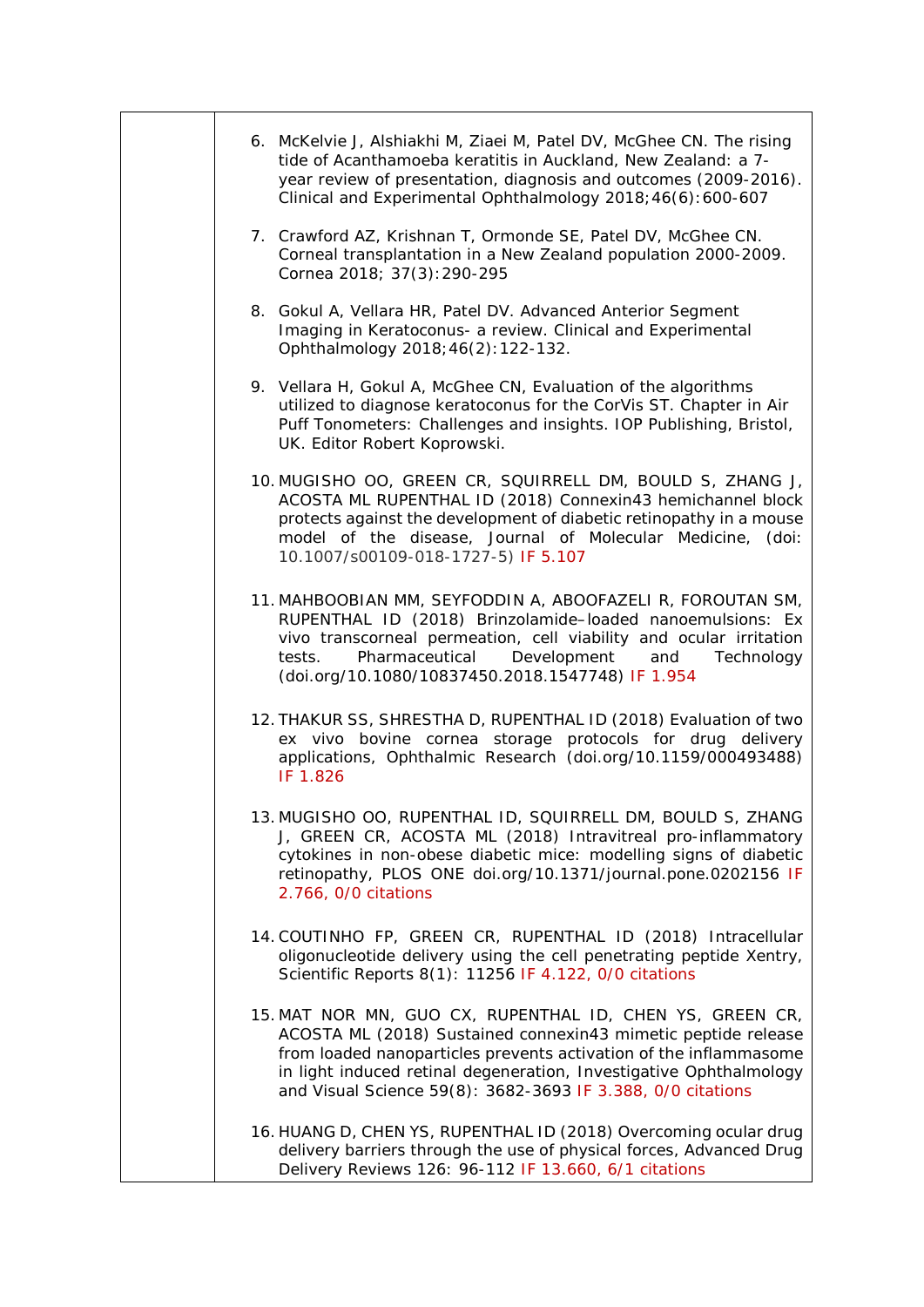| 17. THRIMAWITHANA TR, RUPENTHAL ID, RAESCH SS, LIM JC,<br>MORTON JD, BUNT CR (2018) Drug Delivery to the lens for the<br>management of cataracts, Advanced Drug Delivery Reviews 126:<br>185-194 IF 13.660, 0/0 citations                                                                                                                                                    |
|------------------------------------------------------------------------------------------------------------------------------------------------------------------------------------------------------------------------------------------------------------------------------------------------------------------------------------------------------------------------------|
| 18. HUANG D, CHEN YS, GREEN CR, RUPENTHAL ID (2018). Hyaluronic<br>acid coated albumin nanoparticles for targeted peptide delivery in<br>the treatment of retinal ischaemia, Biomaterials 168: 10-23 IF<br>8.806, 0/0 citations                                                                                                                                              |
| 19. YASIN MN, BROOKE RK, RUDD S, CHAN A, CHEN WT, WATERHOUSE<br>GIN, EVANS D, RUPENTHAL ID, SVIRSKIS D (2018). Three-<br>dimensionally ordered macroporous PEDOT ion-exchange resins<br>prepared by vapor phase polymerization for triggered drug delivery:<br>fabrication and characterization, Electrochimica Acta 269: 560-570<br>IF 5.116, 0/0 citations                 |
| 20. BISHT R, MANDAL A, JAISWAL JK, RUPENTHAL ID (2018)<br>Nanocarrier mediated retinal drug delivery: Overcoming ocular<br>barriers to treat posterior eye diseases, WIREs Nanomedicine and<br>Nanobiotechnology 10: e1473 IF 6.350, 9/3 citations (highlighted<br>on Advanced Science News: www.advancedsciencenews.com/<br>nanotechnology-enhances-drug-delivery-back-eye) |
| 21. HUANG D, CHEN YS, HU Q, HANES J, RUPENTHAL ID (2018) Effects<br>of enzymatic degradation on dynamic mechanical properties of the<br>vitreous and intravitreal nanoparticle mobility, European Journal of<br>Pharmaceutical Sciences 118:124-133 IF 4.491, 0/0 citations                                                                                                  |
| 22. AGARWAL P, SCHERER D, GÜNTHER B, RUPENTHAL ID (2018)<br>Semifluorinated alkane based systems for enhanced corneal<br>penetration of poorly soluble drugs, International Journal of<br>Pharmaceutics 538: 119-129 IF 3.862, 0/0 citations                                                                                                                                 |
| 23. UPPALAPATI D, SHARMA M, AQRAWE Z, COUTINHO F, RUPENTHAL<br>ID, BOYD BJ, TRAVAS-SEJDIC J, SVIRSKIS D (2018) Micelle<br>directed chemical polymerization of polypyrrole particles for the<br>electrically triggered release of dexamethasone<br>base<br>and<br>dexamethasone phosphate, International Journal of Pharmaceutics<br>543:38-45 IF 3.862, 1/1 citations        |
| 24. THAKUR SS, SOLLOWAY J, STIKKELMAN A, SEYFODDIN A,<br>RUPENTHAL ID (2018) Phase transition of a microemulsion upon<br>addition of cyclodextrin, Pharmaceutical Development<br>and<br>Technology 23: 167-175 IF 1.945, 0/0 citations                                                                                                                                       |
| 25. BISHT R, RUPENTHAL ID (2018) PLGA nanoparticles for intravitreal<br>peptide delivery: optimization, characterization and toxicity<br>evaluation, Pharmaceutical Development and Technology 23:324-<br>333 IF 1.945, 6/3 citations                                                                                                                                        |
| 26. ZIDAN G, RUPENTHAL ID, GREENE CA, SEYFODDIN A (2018)<br>Medicated Ocular bandages and corneal health: Potential excipients                                                                                                                                                                                                                                               |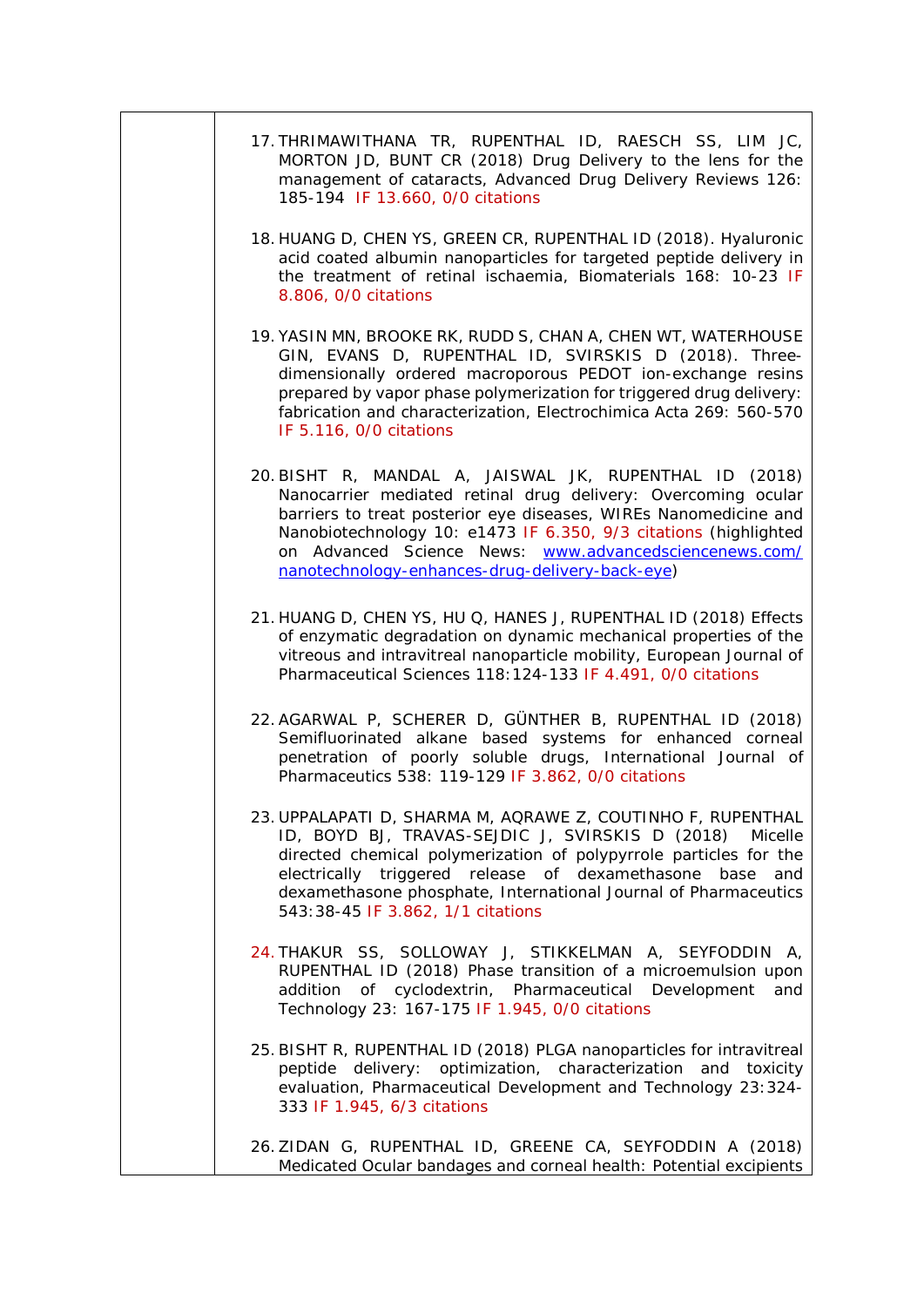| pharmaceutical ingredients, Pharmaceutical<br>active<br>and<br>Development and Technology 23: 255-260 IF 1.945, 2/0 citations                                                                                                                                                                                        |
|----------------------------------------------------------------------------------------------------------------------------------------------------------------------------------------------------------------------------------------------------------------------------------------------------------------------|
| 27. Zhu M, Tay ML, Callon K, Tuari D, Zhao L, Dray M, Zhang J,<br>Munro J, Young S, Coleman B, Patel DV, Cornish J, Musson D.<br>Overlay Repair with a Novel Collagen Scaffold Improves the<br>Quality of Healing in a Rat Rotator Cuff Repair Model. Journal of<br>Shoulder and Elbow Surgery (In press)            |
| 28. Han JV, Patel DV, Wallace HB, Kim BZ, Sherwin T, McGheeCN.<br>Auckland Cataract Study III: refining preoperative assessment<br>with cataract risk stratification to reduce intraoperative<br>complications. American Journal of Ophthalmology 2018 (EPub<br>ahead of print)                                      |
| 29. Ziaei M, Gokul A, Patel DV, McGhee CN. Descemet membrane<br>endothelial keratoplasty for treatment of iridocorneal endothelial<br>syndrome. Canadian Journal of Ophthalmology 2018 EPub ahead<br>of print.                                                                                                       |
| 30. Ziaei M, Meyer J, Gokul A, Vellara HR, Patel DV, McGhee CN.<br>Direct measurement of anterior corneal curvature changes<br>attributable to epithelial removal in keratoconus. Journal of<br>Cataract and Refractive Surgery 2018; 44(1): 71-77.                                                                  |
| 31. Ziaei M, Meyer J, Patel DV, McGhee CN. Scleral Suture-Fixation of<br>Supplementary Sulcus-based Toric Intraocular Lenses to Prevent<br>Rotational Instability. Clinical and Experimental Ophthalmology<br>2018; 46(2): 122-132.                                                                                  |
| 32. McKelvie J, Alshiakhi M, Ziaei M, Patel DV, McGhee CN. The rising<br>tide of Acanthamoeba keratitis in Auckland, New Zealand: a 7-<br>year review of presentation, diagnosis and outcomes (2009-2016).<br>Clinical and Experimental Ophthalmology 2018; 46(6): 600-607                                           |
| 33. Crawford AZ, Krishnan T, Ormonde SE, Patel DV, McGhee CN.<br>Corneal transplantation in a New Zealand population 2000-2009.<br>Cornea 2018; 37(3): 290-295                                                                                                                                                       |
| 34. Gokul A, Vellara HR, Patel DV. Advanced Anterior Segment<br>Imaging in Keratoconus- a review. Clinical and Experimental<br>Ophthalmology 2018; 46(2): 122-132.                                                                                                                                                   |
| 35. Vellara H, Gokul A, McGhee CN, Evaluation of the algorithms<br>utilized to diagnose keratoconus for the CorVis ST. Chapter in Air<br>Puff Tonometers: Challenges and insights. IOP Publishing, Bristol,<br>UK. Editor Robert Koprowski.                                                                          |
| 36. Mugisho OO, Green CR, Squirrell DM, Bould S, Danesh-Meyer HV,<br>Zhang J, Acosta ML, Rupenthal ID. Connexin43 hemichannel block<br>protects against the development of diabetic retinopathy signs in a<br>mouse model of the disease. Journal of Molecular Medicine<br>https://doi.org/10.1007/s00109-018-1727-5 |
| 37. Mugisho OO, Rupenthal ID, Squirrell DM, Bould SJ, Danesh-Meyer<br>HV, Zhang J, Green CR, Acosta ML. Intravitreal pro-inflammatory                                                                                                                                                                                |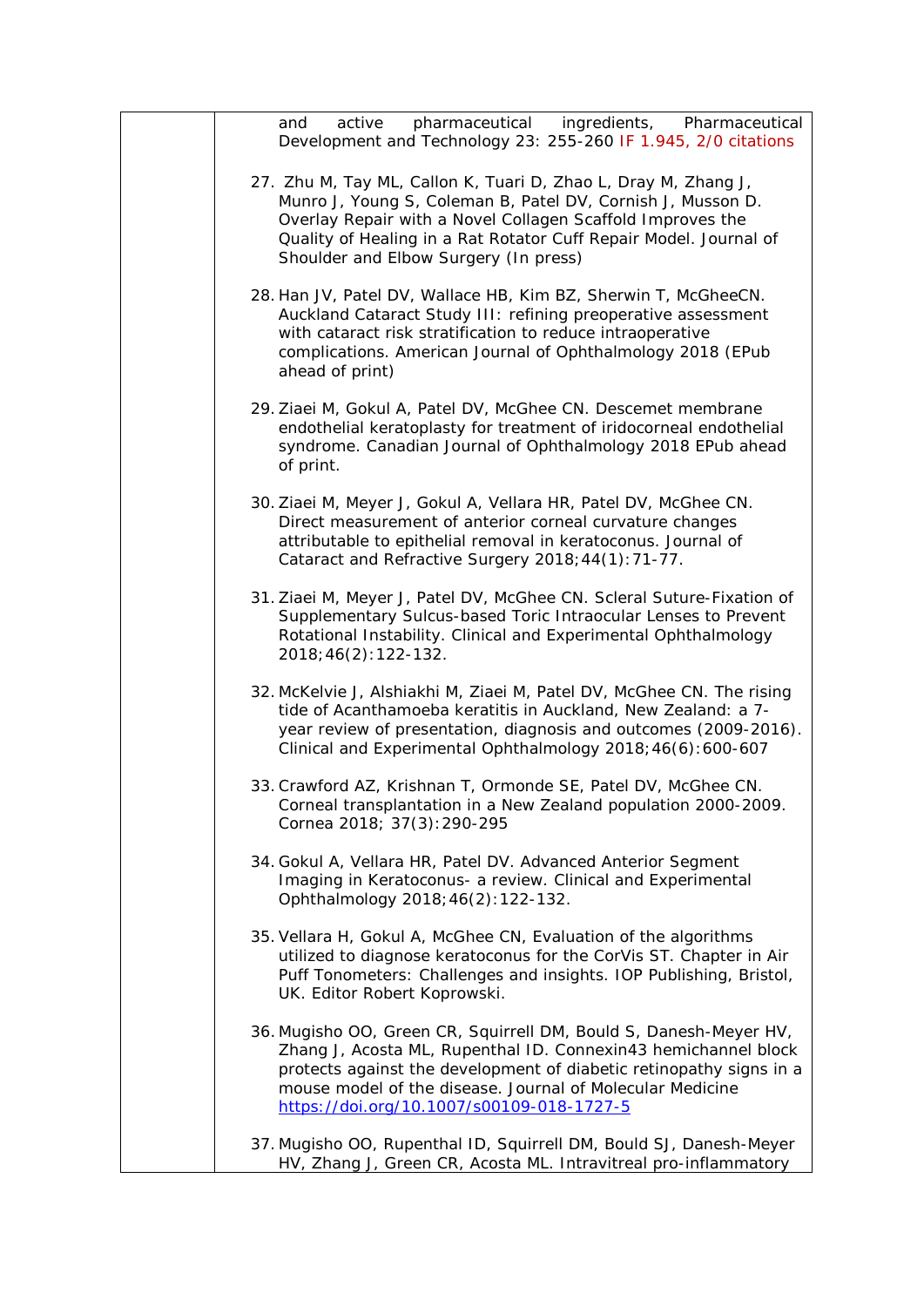| cytokines in non-obese diabetic mice: Modelling signs of diabetic<br>retinopathy. PlosOne, 2018; 13(8): e0202156.                                                                                                                                                                                                                                                                                                   |
|---------------------------------------------------------------------------------------------------------------------------------------------------------------------------------------------------------------------------------------------------------------------------------------------------------------------------------------------------------------------------------------------------------------------|
| 38. Greene CA, Misra SL, Kapadia K, Lee H, McFarlane R, McKelvie J,<br>McGhee CNJ, Green CR, Sherwin T. The sheep cornea: structural<br>and clinical characteristics. Current Eye Research. 2018 Aug 23:1-<br>7. doi: 10.1080/02713683.2018.1510970. [Epub ahead of print]                                                                                                                                          |
| 39. Coutinho FP, Green CR, Rupenthal ID. Intracellular oligonucleotide<br>delivery using the cell penetrating peptide Xentry. Science<br>Reports. 2018; 8: 11256.                                                                                                                                                                                                                                                   |
| 40. Mat Nor MN, Guo CX, Rupenthal ID, Chen YS, Green CR, Acosta<br>ML. Sustained Connexin43 Mimetic Peptide Release From Loaded<br>Nanoparticles Reduces Retinal and Choroidal Photodamage.<br>Investigative Ophthalmology and Visual Science. 2018; 59: 3682-<br>3693.                                                                                                                                             |
| 41. Huang D, Chen YS, Green CR, Rupenthal ID. Hyaluronic acid<br>coated albumin nanoparticles for targeted peptide delivery in the<br>treatment of retinal ischaemia. Biomaterials. 2018; 168:10-23.                                                                                                                                                                                                                |
| 42. Galinsky R, Davidson JO, Dean JM, Green CR, Bennet L, Gunn AJ.<br>Glia and hemichannels: Key mediators of perinatal<br>encephalopathy. Neural Regeneration Research. 2018; 13:181-<br>189.                                                                                                                                                                                                                      |
| 43. Ziaei M, Greene C, Green CR. Wound healing in the eye:<br>Therapeutic prospects. Adv Drug Deliv Rev. 2018; 126: 162-176.                                                                                                                                                                                                                                                                                        |
| 44. Tonkin RS, Bowles C, Perera CJ, Keating BA, Makker PGS, Duffy<br>SS, Lees JG, Tran C, Don AS, Fath T, Liu L, O'Carroll SJ,<br>Nicholson LFB, Green CR, Gorrie C, Moalem-Taylor G. Attenuation<br>of mechanical pain hypersensitivity by treatment with Peptide5, a<br>connexin-43 mimetic peptide, involves inhibition of<br>NLRP3inflammasome in nerve-injured mice. Experimental<br>Neurology 2018; 300:1-12. |
| 45. Mugisho OO, Green CR, Kho DT, Zhang J, Scott Graham E, Acosta<br>ML, Rupenthal ID. The inflammasome pathway is amplified and<br>perpetuated in an autocrine manner through connexin43<br>hemichannel mediated ATP release. Biochim Biophys Acta. 2018;<br>1862: 385-393.                                                                                                                                        |
| 46. Saez JC, Green CR. Involvement of Connexin Hemichannels in the<br>Inflammatory Response of Chronic Diseases. Int. J. Mol. Sci. 2018,<br>19(9), 2469; https://doi.org/10.3390/ijms19092469. Editorial for<br>Special Edition: Involvement of Connexin Hemichannels in the<br>Inflammatory Response of Chronic Diseases (Guest Editors JC<br>Saez and CR Green).                                                  |
| 47. Lam, L., et al. (2018). "Apparent Hyperthyroidism Caused by<br>Biotin-Like Interference from IgM Anti-Streptavidin Antibodies."<br>Thyroid 28(8): 1063-1067.                                                                                                                                                                                                                                                    |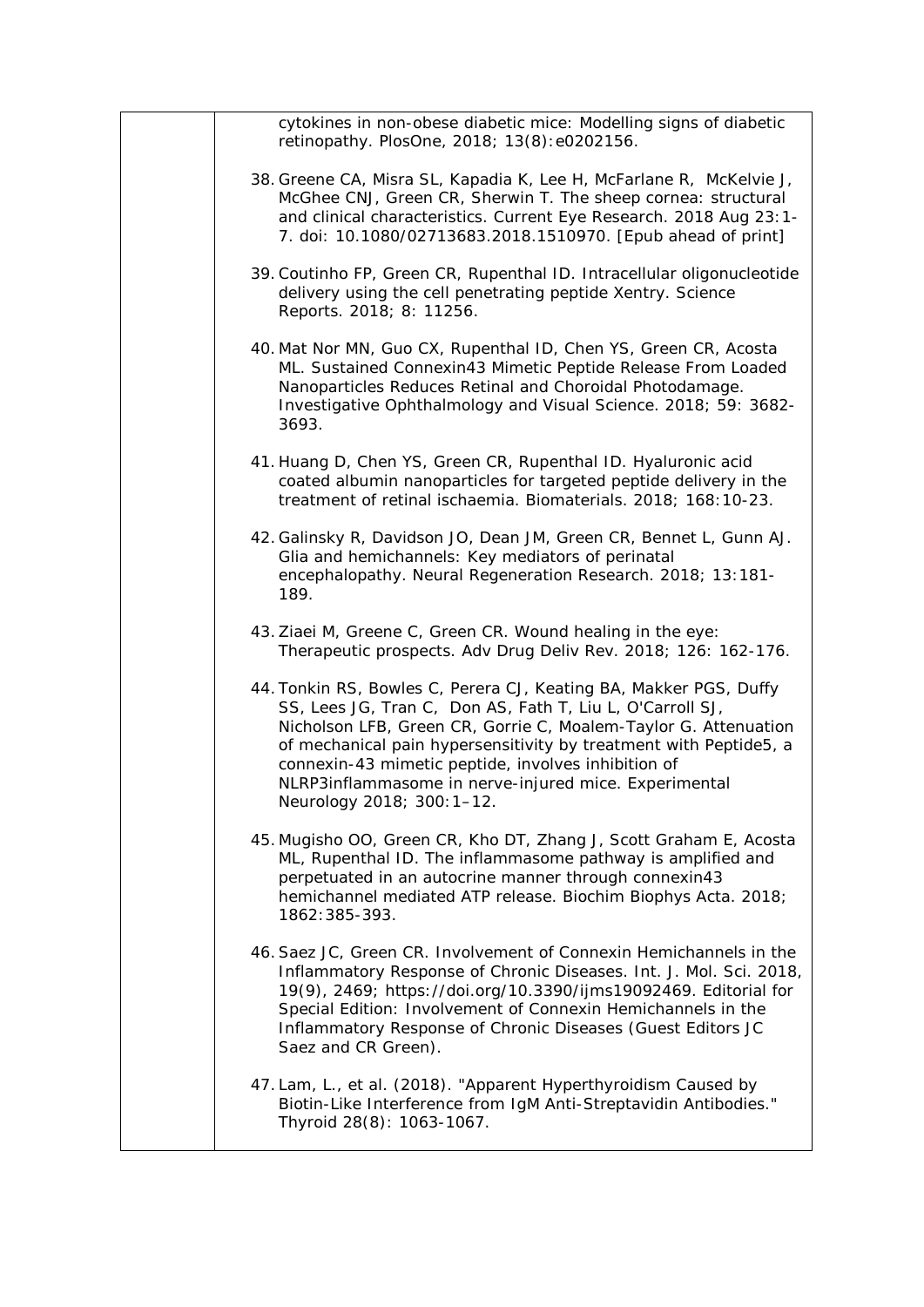| 48. Petrova, R. S., et al. (2018). "Dynamic functional contribution of<br>the water channel AQP5 to the water permeability of peripheral<br>lens fiber cells." Am J Physiol Cell Physiol 314(2): C191-C201.                                                                                                                                                                                                                      |
|----------------------------------------------------------------------------------------------------------------------------------------------------------------------------------------------------------------------------------------------------------------------------------------------------------------------------------------------------------------------------------------------------------------------------------|
| 49. Thrimawithana, T. R., et al. (2018). "Drug delivery to the lens for<br>the management of cataracts." Adv Drug Deliv Rev 126: 185-194.                                                                                                                                                                                                                                                                                        |
| 50. Umapathy, A., Li, B., Donaldson, P.J., Lim, J.C. (2018). Functional<br>characterisation of glutathione export from the rat lens<br>Experimental Eye Research 166: 151-159.                                                                                                                                                                                                                                                   |
| 51. Vaghefi, E. and P. J. Donaldson (2018). "The lens internal<br>microcirculation system delivers solutes to the lens core faster<br>than would be predicted by passive diffusion." Am J Physiol Regul<br>Integr Comp Physiol.                                                                                                                                                                                                  |
| 52. Hunter M, Demarais NJ, Farenitluis                                                                                                                                                                                                                                                                                                                                                                                           |
| 53. ull RLM, Grey AC, Curtis MA. (2018) Subventricular zone lipidomic<br>architecture loss in Huntington's disease. J Neurochem.<br>146(5):613-630. doi: 10.1111/jnc.14468.                                                                                                                                                                                                                                                      |
| 54. Hunter M, Demarais NJ, Faull RLM, Grey AC, Curtis MA. (2018)<br>Layer-specific lipid signatures in the human subventricular zone<br>demonstrated by imaging mass spectrometry. Sci Rep. 8(1):2551.<br>doi: 10.1038/s41598-018-20793-4.                                                                                                                                                                                       |
| 55. Mountjoy KG, Caron A, Hubbard K, Shome A, Grey AC, Sun B,<br>Bould S, Middleditch M, Pontré B, McGregor A, Harris PWR,<br>Kowalczyk R, Brimble MA, Botha R, Tan KML, Piper SJ, Buchanan<br>C, Lee S, Coll AP, Elmquist JK. (2018) Desacetyl-a-melanocyte<br>stimulating hormone and a-melanocyte stimulating hormone are<br>required to requlate energy balance. Mol Metab. 9:207-216. doi:<br>10.1016/j.molmet.2017.11.008. |
| 56. Ganesalingam K, Ismail S, Sherwin T, Craig JP. Molecular evidence<br>for the role of inflammation in dry eye disease. Clin Exp Optom.<br>2019 Jan 10. doi: 10.1111/cxo.12849. [Epub ahead of print]<br>Review. PMID: 30630216                                                                                                                                                                                                |
| 57. Cohn GS, Corbett D, Tenen A, Coroneo M, McAlister J, Craig JP,<br>Gray T, Kent D, Murray N, Petsoglou C, Baba SN, Holland EJ.<br>Randomized, Controlled, Double-Masked, Multicenter, Pilot Study<br>Evaluating Safety and Efficacy of Intranasal Neurostimulation for<br>Dry Eye Disease. Invest Ophthalmol Vis Sci. 2019 Jan<br>2;60(1):147-153. doi: 10.1167/iovs.18-23984. PMID: 30629728                                 |
| 58. Wang MTM, Xue AL, Craig JP. Screening utility of a rapid non-<br>invasive dry eye assessment algorithm. Cont Lens Anterior Eye.<br>2018 Nov 22. pii: S1367-0484(18)30968-8. doi:<br>10.1016/j.clae.2018.11.009. [Epub ahead of print] PMID:<br>30473321                                                                                                                                                                      |
| 59. Wang MTM, Xue AL, Craig JP. Comparative Evaluation of 5<br>Validated Symptom Questionnaires as Screening Instruments for<br>Dry Eye Disease. JAMA Ophthalmol. 2018 Nov 8. doi:                                                                                                                                                                                                                                               |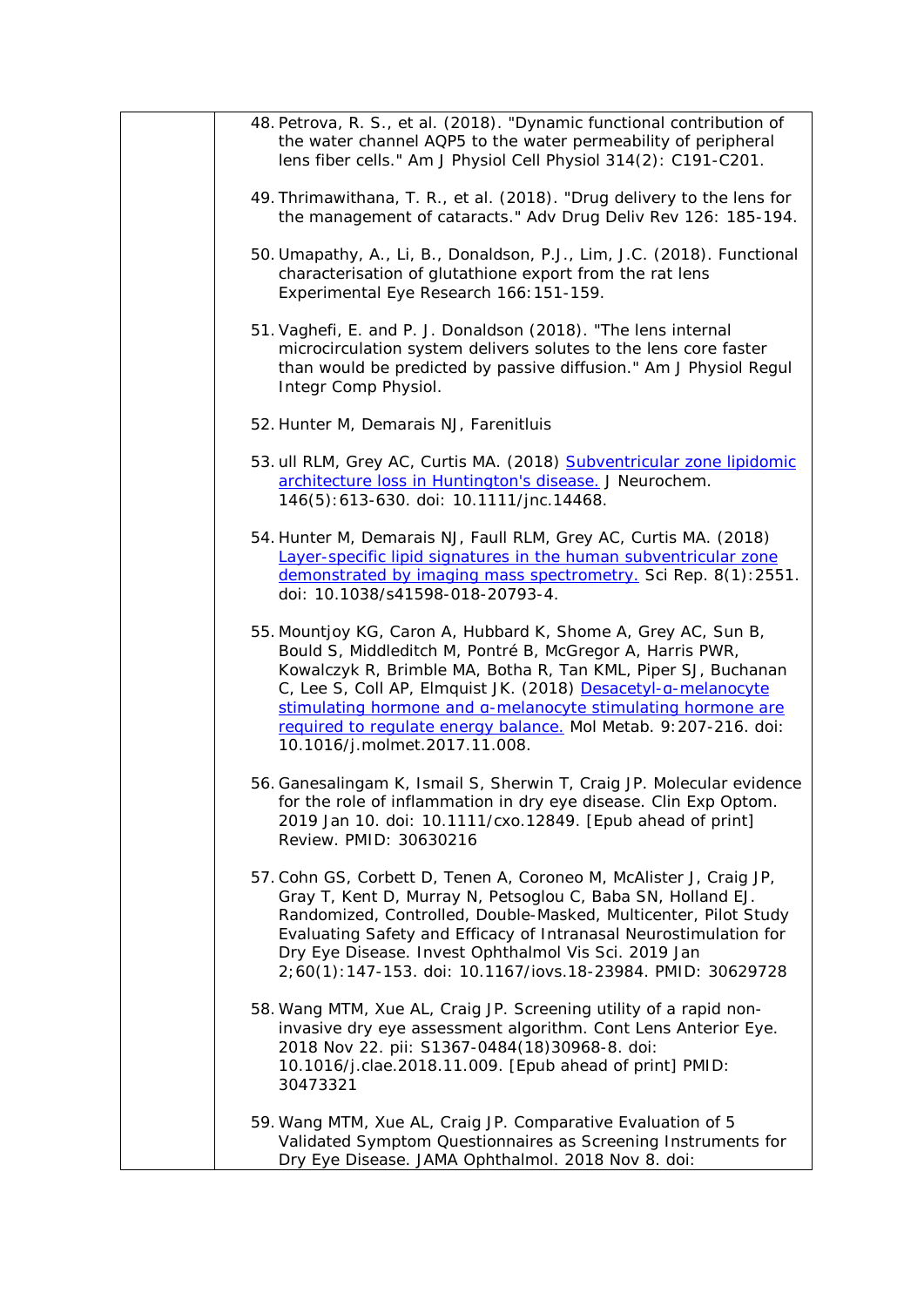| 10.1001/jamaophthalmol.2018.5243. [Epub ahead of print] PMID:<br>30419082                                                                                                                                                                                                                                              |
|------------------------------------------------------------------------------------------------------------------------------------------------------------------------------------------------------------------------------------------------------------------------------------------------------------------------|
| 60. Ganesalingam K, Ismail S, Craig JP, Sherwin T. Use of a Purpose-<br>Built Impression Cytology Device for Gene Expression<br>Quantification at the Ocular Surface Using Quantitative PCR and<br>Droplet Digital PCR. Cornea. 2019 Jan; 38(1): 127-133. doi:<br>10.1097/ICO.0000000000001792. PMID: 30346340         |
| 61. Wang MTM, Dean SJ, Xue AL, Craig JP. Comparative performance<br>of lid wiper epitheliopathy and corneal staining in detecting dry<br>eye disease. Clin Exp Ophthalmol. 2018 Oct 21. doi:<br>10.1111/ceo.13415. [Epub ahead of print] PMID: 30345580                                                                |
| 62. Frame K, Cheung IMY, Wang MTM, Turnbull PR, Watters GA, Craig<br>JP. Comparing the in vitro effects of MGO™ Manuka honey and tea<br>tree oil on ocular Demodex viability. Cont Lens Anterior Eye. 2018<br>Dec; 41(6): 527-530. doi: 10.1016/j.clae.2018.06.006. Epub 2018<br>Jul 7. PMID: 30253937                 |
| 63. Craig JP, Lim J, Han A, Tien L, Xue AL, Wang MTM. Ethnic<br>differences between the Asian and Caucasian ocular surface: A co-<br>located adult migrant population cohort study. Ocul Surf. 2018<br>Sep 22. pii: S1542-0124(18)30119-8. doi:<br>10.1016/j.jtos.2018.09.005. [Epub ahead of print] PMID:<br>30253249 |
| 64. Kim JS, Wang MTM, Craig JP. Exploring the Asian ethnic<br>predisposition to dry eye disease in a pediatric population. Ocul<br>Surf. 2018 Sep 13. pii: S1542-0124(18)30131-9. doi:<br>10.1016/j.jtos.2018.09.003. [Epub ahead of print] PMID:<br>30219270                                                          |
| 65. Wang MT, Craig JP. Investigating the effect of eye cosmetics on<br>the tear film: current insights. Clin Optom (Auckl). 2018 Apr<br>3;10:33-40. doi: 10.2147/OPTO.S150926. PMID: 30214340                                                                                                                          |
| 66. Wang MTM, Craig JP. Core Outcome Sets for Clinical Trials in Dry<br>Eye Disease. JAMA Ophthalmol. 2018 Oct 1;136(10):1180-1181.<br>doi: 10.1001/jamaophthalmol.2018.3361. PMID: 30128555                                                                                                                           |
| 67. Cheung IMY, Xue AL, Kim A, Ammundsen K, Wang MTM, Craig JP.<br>In vitro anti-demodectic effects and terpinen-4-ol content of<br>commercial eyelid cleansers. Cont Lens Anterior Eye. 2018<br>Dec; 41(6): 513-517. doi: 10.1016/j.clae.2018.08.003. Epub 2018<br>Aug 14. PMID: 30120003                             |
| 68. Wolffsohn JS, Craig JP, Vidal-Rohr M, Huarte ST, Ah Kit L, Wang<br>M. Blink Test enhances ability to screen for dry eye disease. Cont<br>Lens Anterior Eye. 2018 Oct; 41(5): 421-425. doi:<br>10.1016/j.clae.2018.06.003. Epub 2018 Jun 27. PMID: 29958779                                                         |
| 69. Wang MTM, Tien L, Han A, Lee JM, Kim D, Markoulli M, Craig JP.<br>Impact of blinking on ocular surface and tear film parameters.<br>Ocul Surf. 2018 Oct; 16(4): 424-429. doi:<br>10.1016/j.jtos.2018.06.001. PMID: 29883739                                                                                        |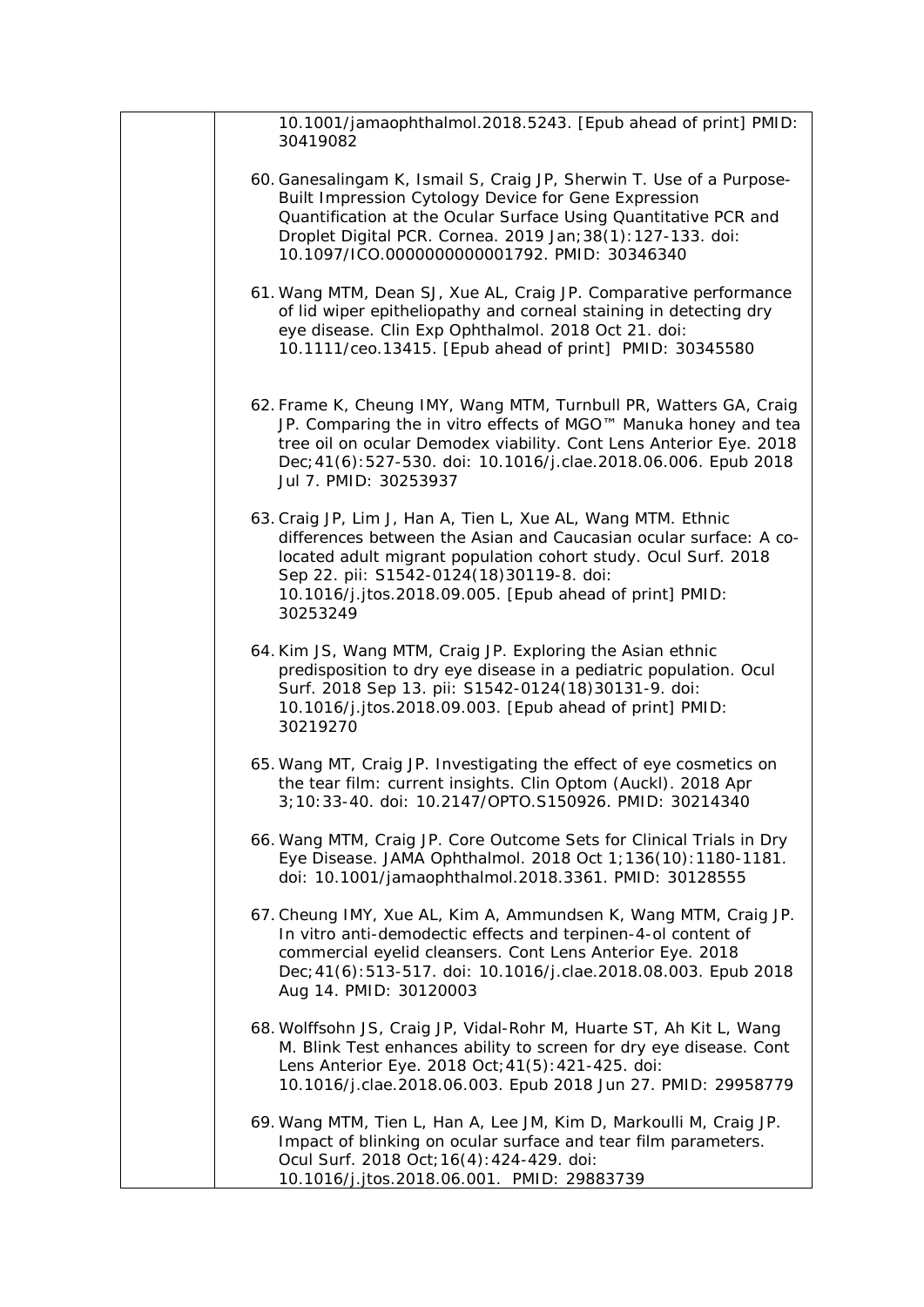| 70. Zhang AC, MacIsaac RJ, Roberts L, Kamel J, Craig JP, Busija L,<br>Downie LE.Omega-3 polyunsaturated fatty acid supplementation<br>for improving peripheral nerve health: protocol for a systematic<br>review. BMJ Open. 2018 Mar 25;8(3):e020804. doi:<br>10.1136/bmjopen-2017-020804. PMID: 29581208 |
|-----------------------------------------------------------------------------------------------------------------------------------------------------------------------------------------------------------------------------------------------------------------------------------------------------------|
| 71. Wong ABC, Wang MTM, Liu K, Prime ZJ, Danesh-Meyer HV, Craig<br>JP. Exploring topical anti-glaucoma medication effects on the<br>ocular surface in the context of the current understanding of dry<br>eye. Ocul Surf. 2018 Jul; 16(3): 289-293. doi:<br>10.1016/j.jtos.2018.03.002. Epub 2018 Mar 3.   |
| 72. Wang MTM, Craig JP. Comparative Evaluation of Clinical Methods<br>of Tear Film Stability Assessment: A Randomized Crossover Trial.<br>JAMA Ophthalmol. 2018 Mar 1; 136(3): 291-294. doi:<br>10.1001/jamaophthalmol.2017.6489. PMID: 29392287                                                          |
| 73. Wang MT, Kersey TL, Sloan BH, Craig JP. Evaporative dry eye<br>following modified Hughes flap reconstruction. Clin Exp<br>Ophthalmol. 2018 Aug; 46(6): 700-702. doi: 10.1111/ceo.13142.<br>PMID: 29316148                                                                                             |
| 74. Sung J, Wang MTM, Lee SH, Cheung IMY, Ismail S, Sherwin T,<br>Craig JP. Randomized double-masked trial of eyelid cleansing<br>treatments for blepharitis. Ocul Surf. 2018 Jan; 16(1): 77-83. doi:<br>10.1016/j.jtos.2017.10.005. PMID: 29128682                                                       |
| 75. Marasini S, Wang MT, Swift S, Dean SJ, Ormonde SE, Gamble GD,<br>Craig JP. Clinical and microbiological profile of Pseudomonas<br>aeruginosa keratitis admitted to a New Zealand tertiary centre.<br>Clin Exp Ophthalmol. 2018 May; 46(4): 441-444. doi:<br>10.1111/ceo.13086. PMID: 29053206         |
| 76. Turnbull PRK, Misra SL, Craig JP. Comparison of treatment effect<br>across varying severities of meibomian gland dropout. Cont Lens<br>Anterior Eye. 2018 Feb; 41(1): 88-92. doi:<br>10.1016/j.clae.2017.09.004. PMID: 28974425                                                                       |
| 77. Gokul A, Wang MTM, Craig JP. Tear lipid supplement prophylaxis<br>against dry eye in adverse environments. Cont Lens Anterior Eye.<br>2018 Feb; 41(1): 97-100. doi: 10.1016/j.clae.2017.09.013. PMID:<br>28943018                                                                                     |
| 78. Lu LM, Mathan JJ, Gokul A, McGhee CN. A successful 50-year<br>history of anterior lamellar keratoplasty performed for keratoconus<br>in New Zealand. Clin Exp Optom. 2018 Dec 19. [Epub ahead of<br>print] Review. PubMed PMID: 30565325                                                              |
| 79. Chong C, McGhee CNJ, Dai SH. Causes of childhood low vision and<br>blindness in New Zealand. Clin Exp Ophthalmol. 2018 Nov 14.<br>[Epub ahead of print] PubMed PMID: 30430722                                                                                                                         |
| 80. Court JH, Lu LM, Wang N, McGhee CNJ. Visual and ocular<br>morbidity in severe open-globe injuries presenting to a regional<br>eye centre in New Zealand. Clin Exp Ophthalmol. 2018 Nov 9.<br>[Epub ahead of print] PubMed PMID: 30414237                                                              |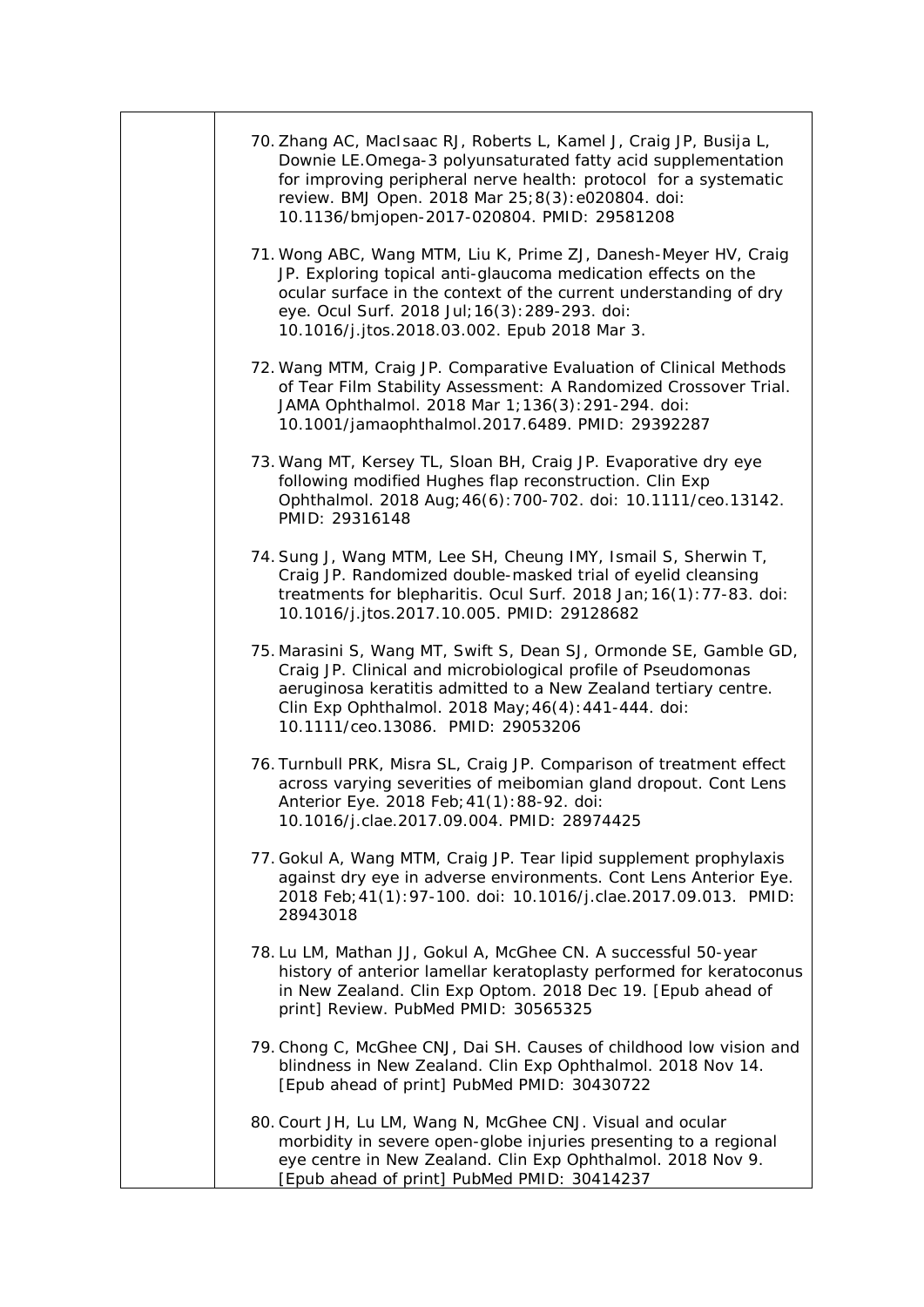| 81. Greene CA, Misra SL, Lee H, McKelvie J, Kapadia K, McFarlane R,<br>McGhee CNJ, Green CR, Sherwin T. The Sheep Cornea: Structural<br>and Clinical Characteristics. Curr Eye Res. 2018 Dec; 43(12): 1432-<br>1438.                                                                            |
|-------------------------------------------------------------------------------------------------------------------------------------------------------------------------------------------------------------------------------------------------------------------------------------------------|
| 82. Simkin SK, Misra SL, Kasture A, McGhee CN, Dai S. Clinical<br>applicability of the Saccadic Vector Optokinetic Perimeter in<br>children with and without visual impairment. Clin Exp Optom.<br>2019 Jan; 102(1): 70-78. doi: 10.1111/cxo.12803. Epub 2018 Jun<br>25. PubMed PMID: 29938834. |
| 83. Slater JA, Misra SL, Braatvedt G, McGhee CN. Keratoconus and<br>obesity: can high body mass alter the shape of the cornea? Clin<br>Exp Ophthalmol. 2018 Dec; 46(9): 1091-1093.                                                                                                              |
| 84. Loh IP, Fan Gaskin JC, Sherwin T, McGhee CNJ. Extreme<br>Descemet's membrane rupture with hydrops in keratoconus:<br>Clinical and histological manifestations. Am J Ophthalmol Case<br>Rep. 2018 Apr 5; 10: 271-275.                                                                        |
| 85. Imbornoni LM, McGhee CNJ, Belin MW. Evolution of Keratoconus:<br>From Diagnosis to Therapeutics. Klin Monbl Augenheilkd. 2018<br>Jun; 235(6): 680-688.                                                                                                                                      |
| 86. Crosby N, Polkinghorne PJ, Kim B, McGhee CN, Welch S, Riley A.<br>Mortality after endophthalmitis following contemporary<br>phacoemulsification cataract surgery. Clin Exp Ophthalmol. 2018<br>Nov; 46(8): 903-907.                                                                         |
| 87. Ziaei M, Meyer J, Gokul A, Vellara H, McGhee CNJ. Direct<br>measurement of anterior corneal curvature changes attributable to<br>epithelial removal in keratoconus. J Cataract Refract Surg. 2018<br>Jan; $44(1)$ : 71-77.                                                                  |
| 88. Crawford AZ, Krishnan T, Ormonde SE, Patel DV, McGhee CN.<br>Corneal Transplantation in New Zealand 2000 to 2009. Cornea.<br>2018 Mar; 37(3): 290-295.                                                                                                                                      |
| 89. Meyer JJ, Gokul A, Vellara HR, Prime Z, McGhee CNJ. Reply. Am J<br>Ophthalmol. 2018 Feb; 186: 166-167.                                                                                                                                                                                      |
| 90. Bhikoo R, Vellara H, Lolokabaira S, McGhee CN. Small incision<br>cataract surgery provided by a regional population in the Pacific: a<br>12-month follow-up. Clin Exp Ophthalmol. 2018 Jul; 46(5): 553-<br>554.                                                                             |
| 91. Han JV, McGhee CN. When is a complication a complication in<br>contemporary cataract surgery?<br>92. Clin Exp Ophthalmol. 2018 Jan; 46(1): 7-10.                                                                                                                                            |
| 93. Gharahkhani P, Burdon KP, Cooke Bailey JN, Hewitt AW, Law MH,<br>Pasquale LR, Kang JH, Haines JL, Souzeau E, Zhou T, Siggs OM,<br>Landers J, Awadalla M, Sharma S, Mills RA, Ridge B, Lynn D,<br>Casson R, Graham SL, Goldberg I, White A, Healey PR, Grigg J,                              |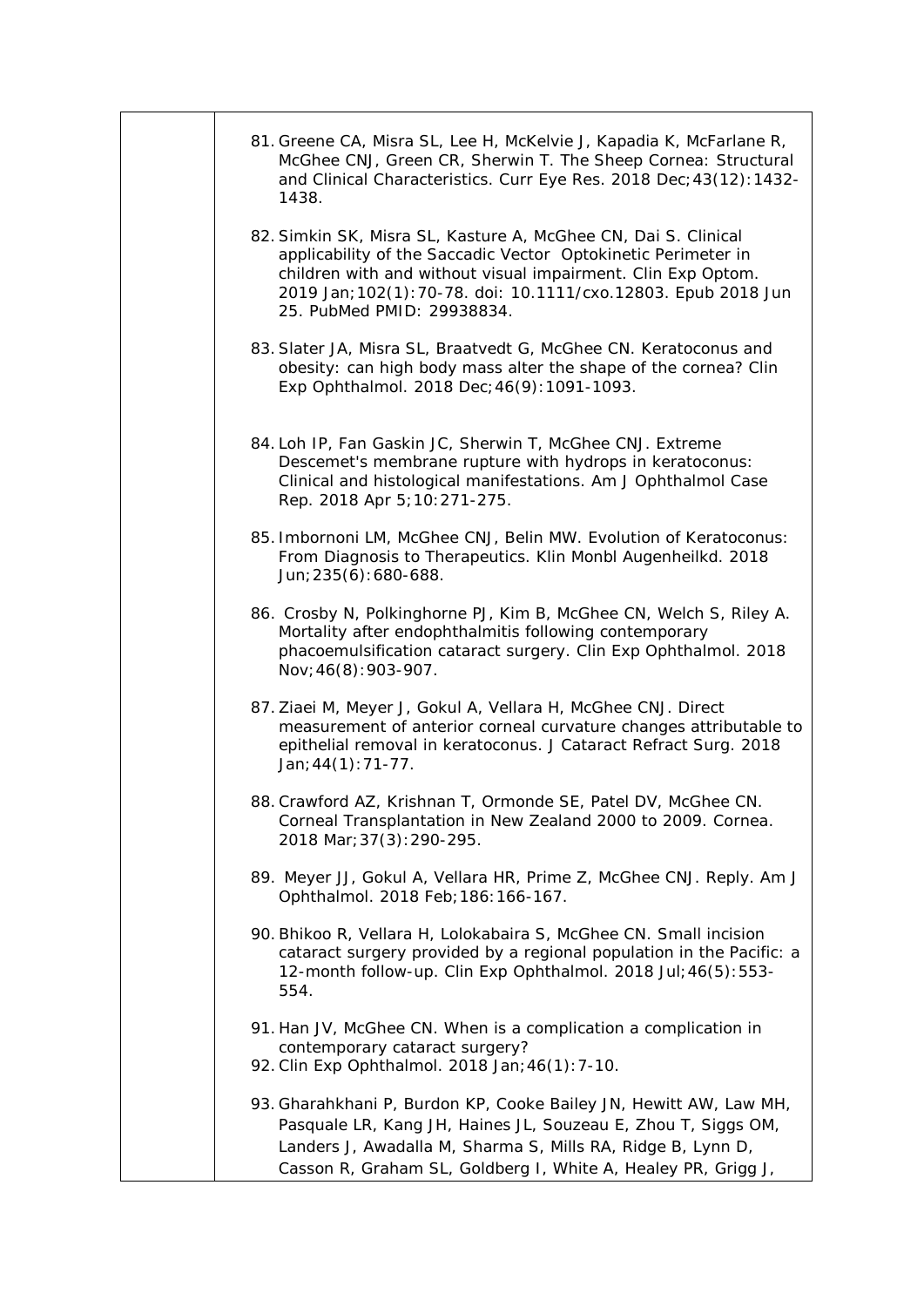| Lawlor M, Mitchell P, Ruddle J, Coote M, Walland M, Best<br>S, Vincent A, Gale J, RadfordSmith G, Whiteman DC, Montgomery<br>GW, Martin NG, Mackey DA, Wiggs JL, MacGregor S, Craig JE;<br>NEIGHBORHOOD consortium. Analysis combining correlated<br>glaucoma traits identifies five new risk loci for open-angle<br>glaucoma. Sci Rep. 2018 Feb 15;8(1):3124. doi: 10.1038/s41598-<br>018-20435-9.                                          |
|----------------------------------------------------------------------------------------------------------------------------------------------------------------------------------------------------------------------------------------------------------------------------------------------------------------------------------------------------------------------------------------------------------------------------------------------|
| 94. VincentDaienMD, PhD <sup>123</sup> VuongNguyenPhD <sup>1</sup> Rohan W.EssexMB,<br>BS <sup>4</sup> NigelMorletMB, BS <sup>5</sup> DanielBarthelmesMD, PhD <sup>16</sup> Mark<br>C.GilliesMB, BS <sup>1</sup> for the Fight Retinal Blindness! Study Group:<br>ProfM.GilliesDr.AdrianHuntDr.R.EssexDr.C.DayajeewaProfA.Hunyor<br>A/ProfS.Fraser-Bel I                                                                                     |
| 95. Dr A Vincent, Dr.S.Lake, Dr.R.Phillips, Dr.M.Perks, Dr.J.Y.Chen,<br>Dr.J.Landers, Dr.Niladri, Dr.GayatriBanerjee, Dr.B.Swamy,<br>Dr.P.Windle, Dr.A.Dunlop, Dr.A.Thompson, Dr.K.C.Tang,<br>Dr.A.Cohn, Dr.I.McLean. Incidence and Outcomes of Infectious<br>and Noninfectious Endophthalmitis after Intravitreal Injections for<br>Age-Related Macular Degeneration Ophthalmology Volume 125,<br><b>Issue 1, January 2018, Pages 66-74</b> |
| 96. Schwarzkopf DS. The Red Thread in the Maze. Cortex. 2018. pii:<br>S0010-9452(18)30442-8 PubMed PMID: 30638585.                                                                                                                                                                                                                                                                                                                           |
| 97. Hamm LM, Anstice NS, Black JM, Dakin SC. Recognition Acuity in<br>Children Measured Using The Auckland Optotypes. Ophthalmic<br>Physiol Opt. 2018 38(6): 596-608. PubMed PMID: 30575072.                                                                                                                                                                                                                                                 |
| 98. Acosta ML, Sisley A, Ross J, Brailsford I, Bhargava A, Jacobs R,<br>Anstice N. Student Acceptance of e-Learning Methods in the<br>Laboratory Class in Optometry. PLoS One. 2018 13(12): e0209004.<br>PubMed PMID: 30543719; PubMed Central PMCID: PMC6292661.                                                                                                                                                                            |
| 99. Gao TY, Ledgeway T, Lie AL, Anstice N, Black J, McGraw PV,<br>Thompson B. Orientation Tuning and Contrast Dependence of<br>Continuous Flash Suppression in Amblyopia and Normal Vision.<br>Invest Ophthalmol Vis Sci. 2018 59(13): 5462-5472. PubMed PMID:<br>30452600.                                                                                                                                                                  |
| 100. Moutsiana C, Soliman R, De Wit L, James-Galton M, Sereno MI,<br>Plant GT, Schwarzkopf DS. Unxplained Progressive Visual Field Loss<br>in the Presence of Normal Retinotopic Maps. Front Psychol. 2018<br>9:1722. PubMed PMID: 30374315; PubMed Central PMCID:<br>PMC6196317.                                                                                                                                                            |
| 101. Chiang ST, Chen TL, Phillips JR. Effect of Optical Defocus on<br>Choroidal Thickness in Healthy Adults with Presbyopia. Invest<br>Ophthalmol Vis Sci. 2018 59(12):5188-5193. PubMed PMID:<br>30372745.                                                                                                                                                                                                                                  |
| 102. Bossi M, Hamm LM, Dahlmann-Noor A, Dakin SC. A Comparison of<br>Tests for Quantifying Sensory Eye Dominance. Vision Res. 2018<br>153:60-69. PubMed PMID: 30292725.                                                                                                                                                                                                                                                                      |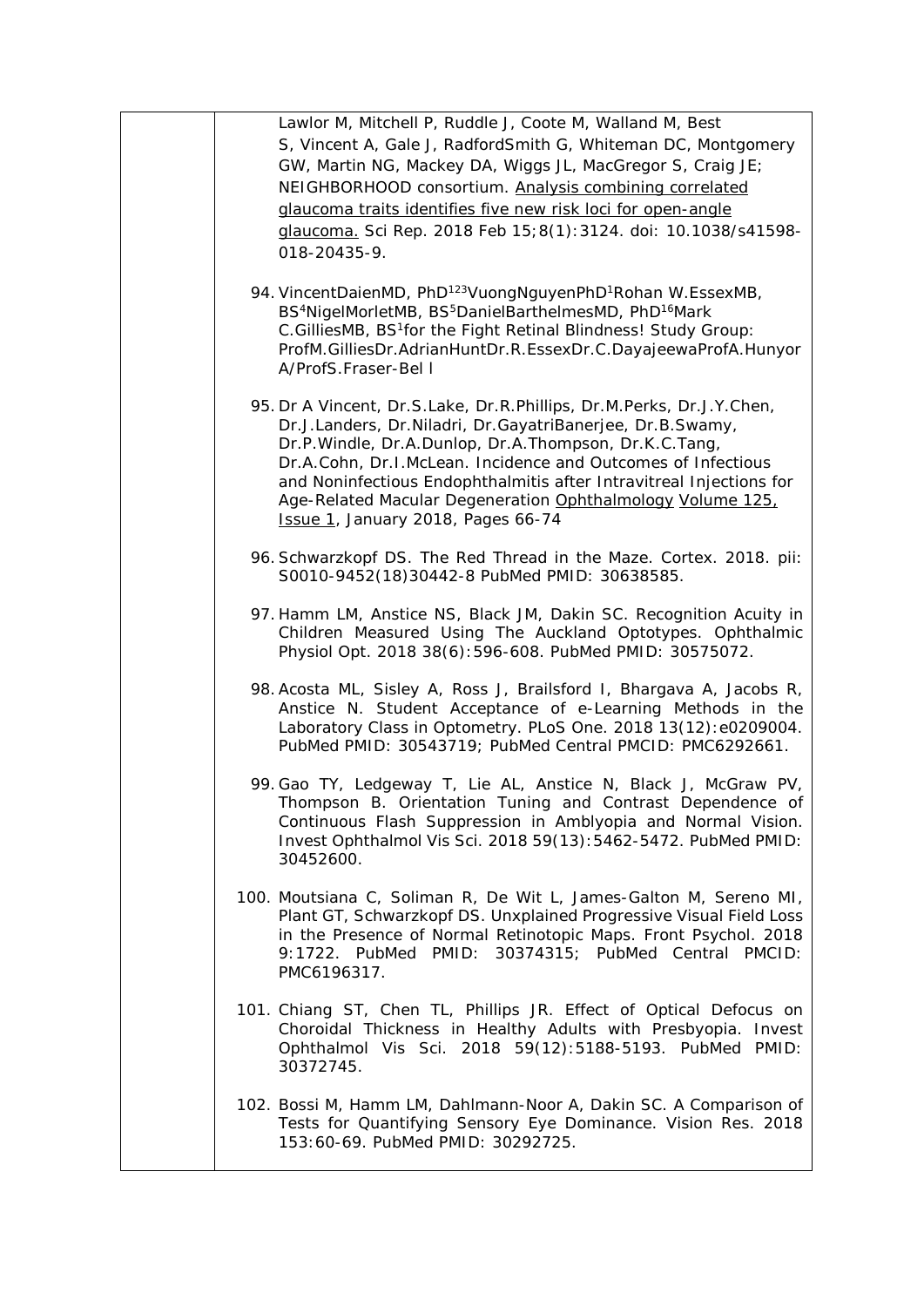| 103. Rokohl AC, Trester M, Pine KR, Heindl LM. Risk of Breakage of<br>Cryolite Glass Prosthetic Eyes. Graefes Arch Clin Exp Ophthalmol.<br>2018 PubMed PMID: 30269198.                                                                                                                                                                                                               |
|--------------------------------------------------------------------------------------------------------------------------------------------------------------------------------------------------------------------------------------------------------------------------------------------------------------------------------------------------------------------------------------|
| 104. Khanal S, Turnbull PRK, Vaghefi E, Phillips JR. Repeatability of<br>Arterial Spin Labeling MRI in Measuring Blood Perfusion in the<br>Human Eye. J Magn Reson Imaging. 2018 PubMed PMID:<br>30252997.                                                                                                                                                                           |
| 105. Chang LY, Acosta ML, Black J. Choroidal Thinning and Ocular<br>Electrophysiology in a Case of Vascular Cognitive Impairment after<br>Stroke. Clin Exp Optom. 2018 PubMed PMID: 30232821.                                                                                                                                                                                        |
| 106. Goodman LK, Anstice NS, Stevens S, Thompson B, Wouldes TA.<br>Classical Short-Delay Eyeblink Conditioning in One-Year-Old<br>Children. J Vis Exp. 2018 (139). PubMed PMID: 30222167; PubMed<br>Central PMCID: PMC6235083.                                                                                                                                                       |
| 107. Mugisho OO, Rupenthal ID, Squirrell DM, Bould SJ, Danesh-Meyer<br>HV, Zhang J, Green CR, Acosta ML. Intravitreal Pro-inflammatory<br>Cytokines in Non-obese Diabetic Mice: Modelling Signs of Diabetic<br>Retinopathy. PLoS One. 2018 13(8):e0202156. PubMed PMID:<br>30133488; PubMed Central PMCID: PMC6105000.                                                               |
| 108. Ling S, Jacobs R, Ponton R, Slark J, Verstappen A, Webster CS,<br>Poole P. Influence of Student Debt on Health Career Location and<br>Specialty. J Prim Health Care. 2018 10(1):54-61. PubMed PMID:<br>30068452.                                                                                                                                                                |
| 109. Finlayson NJ, Manser-Smith K, Balraj A, de Haas B, Schwarzkopf<br>DS. Theoptimal Experimental Design for Multiple Alternatives<br>Perceptual Search. Atten Percept Psychophys. 2018 80(8):1962-<br>1973. PubMed PMID: 30043137.                                                                                                                                                 |
| 110. Mat Nor N, Guo CX, Rupenthal ID, Chen YS, Green CR, Acosta ML.<br>Sustained Connexin43 Mimetic Peptide Release From Loaded<br>Nanoparticles Reduces Retinal and Choroidal Photodamage. Invest<br>Ophthalmol Vis Sci. 2018 59(8):3682-3693. PubMed PMID:<br>30029255.                                                                                                            |
| 111. Sanders PJ, Thompson B, Corballis PM, Maslin M, Searchfield GD. A<br>Review of Plasticity Induced by Auditory and Visual Tetanic<br>Stimulation in Humans. Eur J Neurosci. 2018 48(4): 2084-2097.<br>PubMed PMID: 30025183.                                                                                                                                                     |
| 112. Teufel C, Dakin SC, Fletcher PC. Prior Object-knowledge Sharpens<br>Properties of Early Visual Feature-detectors. Sci Rep. 2018<br>8(1):10853. PubMed PMID: 30022033; PubMed Central PMCID:<br>PMC6051992.                                                                                                                                                                      |
| 113. Burnett A, Lee L, D'Esposito F, Wabulembo G, Cama A, Guldan G,<br>Nelisse M, Koim SP, Keys D, Poffley AJ, Limburg H, Garap J. Rapid<br>Assessment of Avoidable Blindness and Diabetic Retinopathy in<br>People Aged 50 years and Older in the National Capital District of<br>Papua New Guinea. Br J Ophthalmol. 2018 pii: bjophthalmol-2017-<br>311803. PubMed PMID: 29973367. |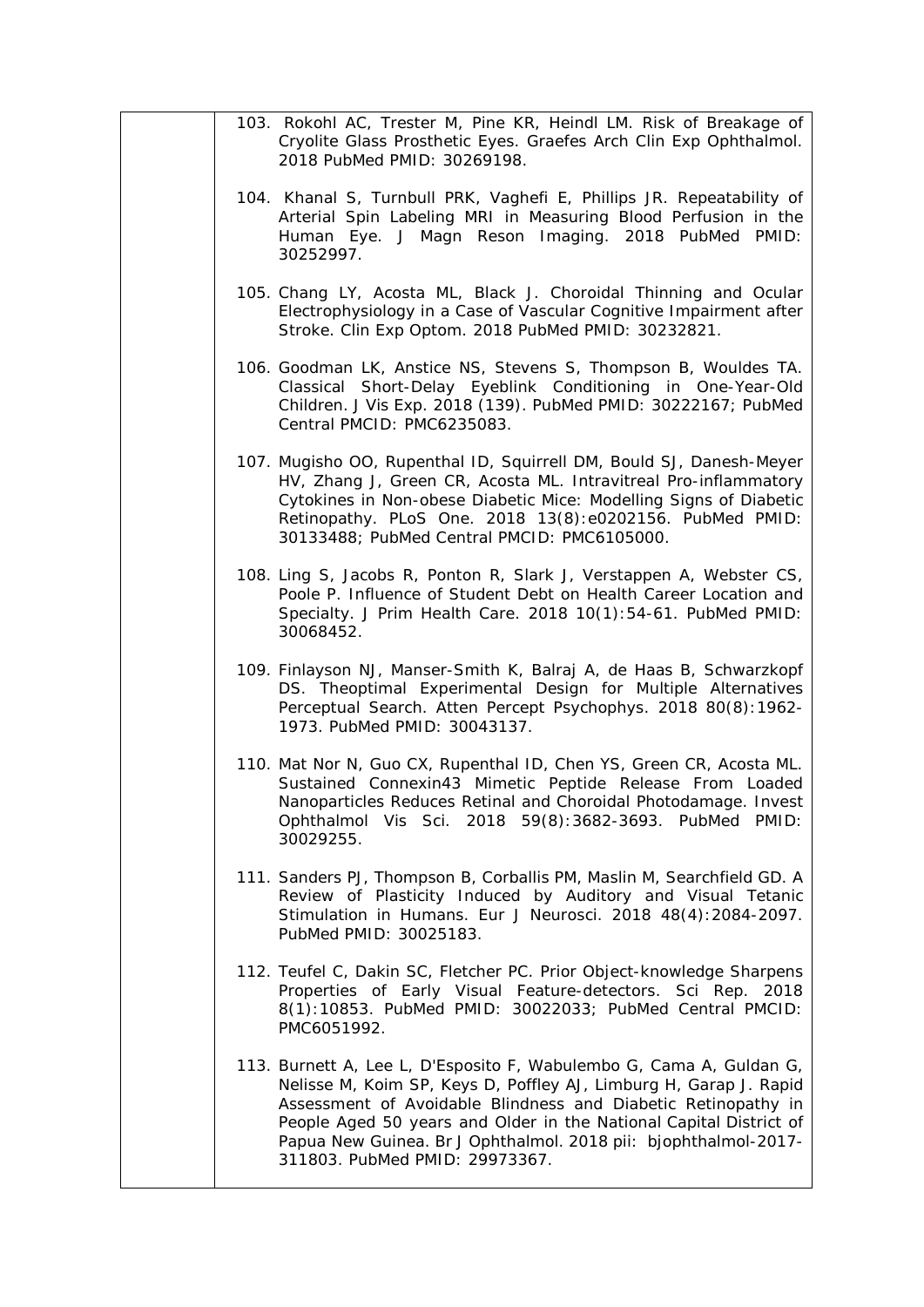| 114. Chapman NA, Jacobs RJ, Braakhuis AJ. Role of Diet and Food Intake<br>in Age-Related Macular Degeneration: A Systematic Review. Clin<br>Exp Ophthalmol. 2018 PubMed PMID: 29927057.                                                                                                                                                                                                                                                                                             |
|-------------------------------------------------------------------------------------------------------------------------------------------------------------------------------------------------------------------------------------------------------------------------------------------------------------------------------------------------------------------------------------------------------------------------------------------------------------------------------------|
| 115. Gao TY. Visuomotor Consequences of Abnormal Binocular Vision.<br>JAMA Ophthalmol.<br>2018 136(8):942-943. PubMed<br>PMID:<br>29902291.                                                                                                                                                                                                                                                                                                                                         |
| 116. Wang MTM, Tien L, Han A, Lee JM, Kim D, Markoulli M, Craig JP.<br>Impact of Blinking on Ocular Surface and Tear Film Parameters.<br>Ocul Surf. 2018 16(4): 424-429. PubMed PMID: 29883739.                                                                                                                                                                                                                                                                                     |
| 117. Ryan B, Baker A, Ilse C, Brickell KL, Kersten HM, Danesh-Meyer HV,<br>Williams JM, Addis DR, Tippett L, Curtis MA. Diagnosing Pre-clinical<br>Dementia: The NZ Genetic Frontotemporal Dementia Study<br>(FTDGeNZ). N Z Med J. 2018 131(1476):88-91. PubMed PMID:<br>29879731.                                                                                                                                                                                                  |
| 118. De Haas B, Schwarzkopf DS. Feature-location Effects in the<br>Thatcher Illusion. J Vis. 2018 18(4): 16. PubMed PMID: 29710306.                                                                                                                                                                                                                                                                                                                                                 |
| 119. Hamm LM, Yeoman JP, Anstice N, Dakin SC. The Auckland<br>An Open-access Pictogram Set for Measuring<br>Optotypes:<br>Recognition Acuity. J Vis. 2018 18(3): 13. PubMed PMID: 29677328.                                                                                                                                                                                                                                                                                         |
| 120. Chiang ST, Phillips JR. Effect of Atropine Eye Drops on Choroidal<br>Thinning Induced by Hyperopic Retinal Defocus. J Ophthalmol. 2018<br>2018:8528315. PubMed PMID: 29576882; PubMed Central PMCID:<br>PMC5821954.                                                                                                                                                                                                                                                            |
| 121. Jacobs RJ. Gordon Sanderson MNZM BSc (Ophthalmic Optics) FBOA.<br>Clin Exp Optom. 2018 101(3): 425-427. PubMed PMID: 29502348.                                                                                                                                                                                                                                                                                                                                                 |
| 122. Rokohl AC, Koch KR, Adler W, Trester M, Trester W, Pine NS, Pine<br>KR, Heindl LM. Concerns of Anophthalmic Patients-A Comparison<br>between Cryolite Glass and Polymethyl Methacrylate Prosthetic Eye<br>Wearers. Graefes Arch Clin Exp Ophthalmol. 2018 256(6):1203-<br>1208. PubMed PMID: 29502234.                                                                                                                                                                         |
| 123. Weil RS, Schwarzkopf DS, Bahrami B, Fleming SM, Jackson BM,<br>Goch TJC, Saygin AP, Miller LE, Pappa K, Pavisic I, Schade RN,<br>Noyce AJ, Crutch SJ, O'Keeffe AG, Schrag AE, Morris HR. Assessing<br>Cognitive Dysfunction in Parkinson's Disease: An Online Tool to<br>Detect Visuo-perceptual Deficits. Mov Disord. 2018 33(4): 544-553.<br>PubMed PMID: 29473691; PubMed Central PMCID: PMC5901022.                                                                        |
| 124. Gao TY, Anstice N, Babu RJ, Black JM, Bobier WR, Dai S, Guo CX,<br>Hess RF, Jenkins M, Jiang Y, Kearns L, Kowal L, Lam CSY, Pang PCK,<br>Parag V, South J, Staffieri SE, Wadham A, Walker N, Thompson B.<br>Binocular Treatment of Amblyopia Using Videogames (BRAVO)<br>Study Team. Optical Treatment of amblyopia in older children and<br>adults is essential prior to enrolment in a clinical trial. Ophthalmic<br>Physiol Opt. 2018 38(2):129-143. PubMed PMID: 29356022. |
| 125. De Haas B, Schwarzkopf DS. Spatially Selective Responses to<br>Kanizsa and Occlusion Stimuli in Human Visual Cortex. Sci Rep.                                                                                                                                                                                                                                                                                                                                                  |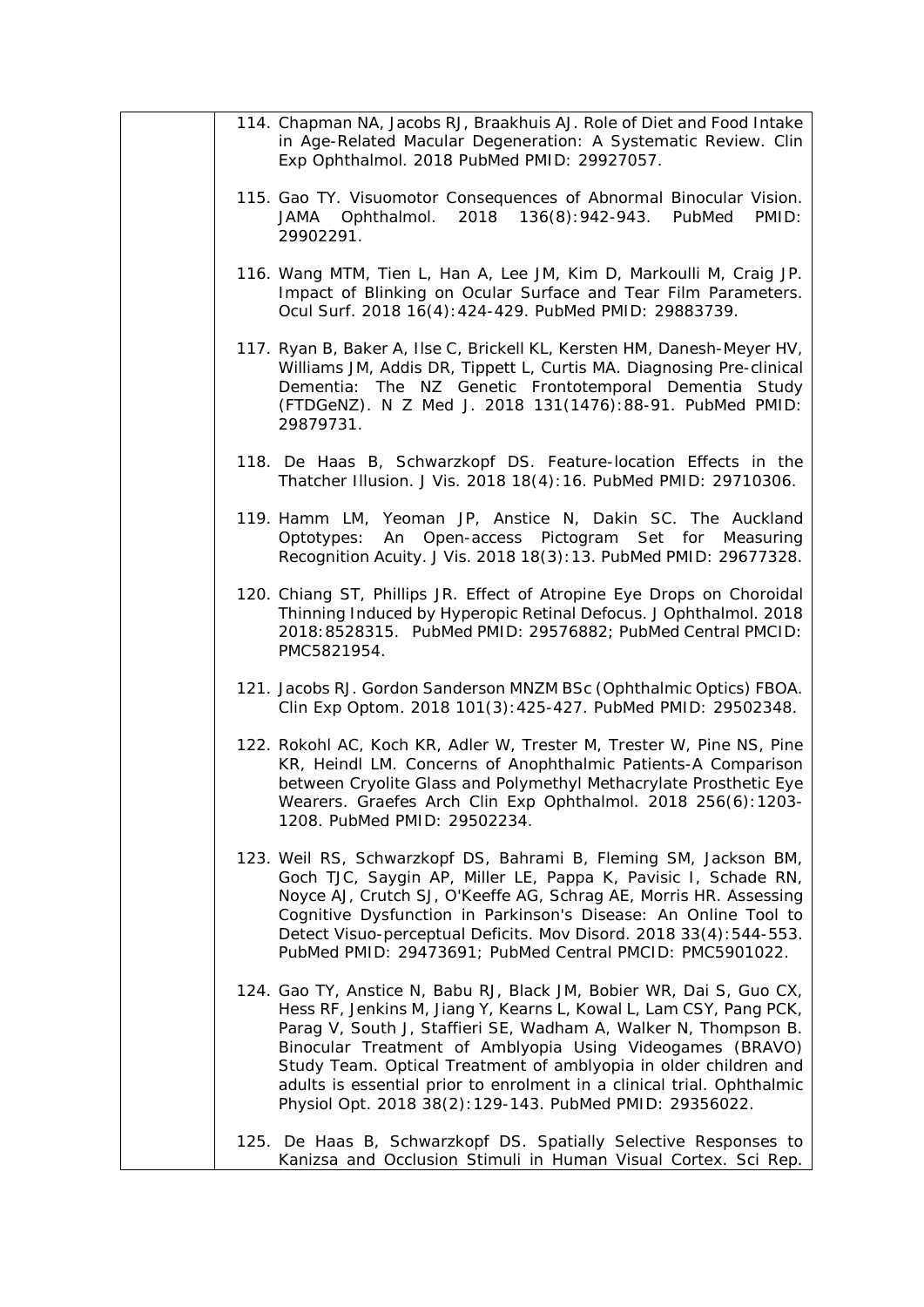2018 8(1):611. PubMed PMID: 29330457; PubMed Central PMCID: PMC5766606.

- 126. Gao TY, Guo CX, Babu RJ, Black JM, Bobier WR, Chakraborty A, Dai S, Hess RF, Jenkins M, Jiang Y, Kearns LS, Kowal L, Lam CSY, Pang PCK, Parag V, Pieri R, Raveendren RN, South J, Staffieri SE, Wadham A, Walker N, Thompson B; BRAVO Study Team. Effectiveness of a Binocular Video Game vs Placebo Video Game for Improving Visual Functions in Older Children, Teenagers, and Adults With Amblyopia: A Randomized Clinical Trial*. JAMA Ophthalmol.* 2018 136(2):172-181. PubMed PMID: 29302694.
- 127. Tottman AC, Alsweiler JM, Bloomfield FH, Gamble G, Jiang Y, Leung M, Poppe T, Thompson B, Wouldes TA, Harding JE; PIANO Study Group. Long-Term Outcomes of Hyperglycemic Preterm Infants Randomized to Tight Glycemic Control*. J Pediatr.* 2018 193:68- 75.e1. PubMed PMID: 29198539.
- 128. Rokohl AC, Koch KR, Trester M, Trester W, Pine KR, Heindl LM. Concerns of Anophthalmic Patients Wearing Cryolite Glass Prosthetic Eyes. *Ophthalmic Plast Reconstr Surg.* 2018 34(4):369- 374. PubMed PMID: 29194103.
- 129. Goodman L, Chakraborty A, Paudel N, Yu TY, Jacobs RJ, Harding JE, Thompson B, Anstice NS; CHYLD Study Group. Vision Screening at two years does not reduce the prevalence of Reduced Vision at four and a half years of age. *Clin Exp Optom.* 2018 101(4):527-534. PubMed PMID: 29193322; PubMed Central PMCID: PMC5972046.
- 130. Hamm LM, Chen Z, Li J, Dai S, Black J, Yuan J, Yu M, Thompson B. Contrast-Balanced Binocular Treatment in Children with Deprivation Amblyopia. *Clin Exp Optom.* 2018 101(4):541-552. PubMed PMID: 29193320.
- 131. Connell CJW, Thompson B, Green H, Sullivan RK, Gant N. Effects of Regular Aerobic Exercise on Visual Perceptual Learning. *Vision Res.* 2018 152:110-117. PubMed PMID: 29183780.
- 132. Mugisho OO, Green CR, Kho DT, Zhang J, Graham ES, Acosta ML, Rupenthal ID. The Inflammasome Pathway is Amplified and Perpetuated in an Autocrine Manner through Connexin43 Hemichannel Mediated ATP release. *Biochim Biophys Acta Gen Subj.* 2018 1862(3):385-393. PubMed PMID: 29158134.
- 133. Jacobs C, Schwarzkopf DS, Silvanto J. Visual Working Memory Performance in Aphantasia. *Cortex.* 2018 105:61-73. PubMed PMID: 29150139.
- 134. Nivison-Smith L, Khoo P, Acosta ML, Kalloniatis M. Vinpocetine Protects Inner Retinal Neurons with Functional NMDA Glutamate Receptors against Retinal Ischemia. *Exp Eye Res.* 2018 167:1-13. PubMed PMID: 29106899.
- 135. Turnbull PRK, Misra SL, Craig JP. Comparison of Treatment Effect across varying Severities of Meibomian Gland Dropout. *Cont Lens Anterior Eye*. 2018 41(1):88-92. PubMed PMID: 28974425.